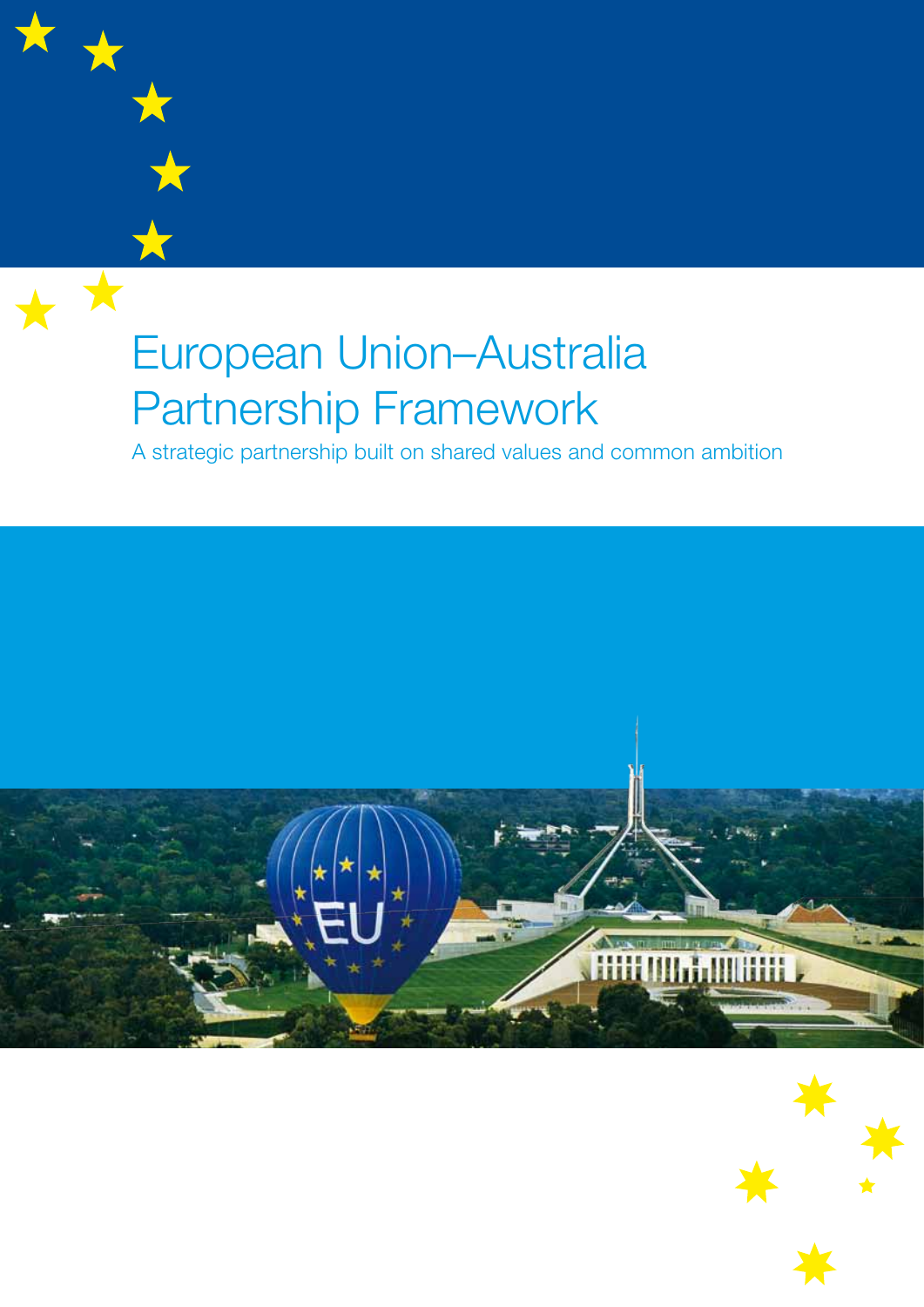

*H.E. David Daly*

## European Union

At our Ministerial meeting in October 2008, we – the European Union and Australia – gave ourselves a new instrument for the development of our relations, namely, the EU-Australia Partnership Framework.

The Partnership Framework facilitates the EU and Australia in achieving common goals in a number of important areas such as foreign policy and security, international trade, development assistance, climate change and energy, science and research, innovation and technology, education and culture.

One year on the EU and Australia reviewed progress at the Ministerial meeting on 8 October – in Stockholm under the Swedish EU Presidency.



*H.E. Sven-Olof Petersson*

Results prove that the Partnership Framework is a living document, reflecting the increasingly dynamic EU-Australian relationship.

This dynamism can be seen from just a sample of the achievements so far; close coordination on the climate change negotiations and the European Commission becoming a founding member of Australia's Global Carbon Capture and Storage Institute; support for counter-terrorism actions in the region; new trade agreements covering wine and the mutual recognition of certain industrial products; the reciprocal untying of aid was achieved in many Asian countries, as well as EU support for the Cairns Compact of the Pacific Islands Forum. Many other concrete results are to be found in the annex to the revised version of the Partnership Framework.

This dynamism can also be seen from the ongoing activities such as the negotiation of new agreements, air transport or security of information, or the new activities which we envisage, such as the new dialogue on counter-terrorism, or regular ministerial level trade talks.

There is a wide range of things still to be done on our joint "to do list" - the EU-Australia Partnership Framework.

These various activities are all pieces of a jigsaw; the completed picture is one where the EU and Australia are working increasingly together as natural partners facing global challenges on the basis of many shared values and like-mindedness.

### H.E. David Daly H.E. Sven-Olof Petersson Ambassador and Head of Delegation **Ambassador** Ambassador European Commission Delegation to Australia Kingdom of Sweden

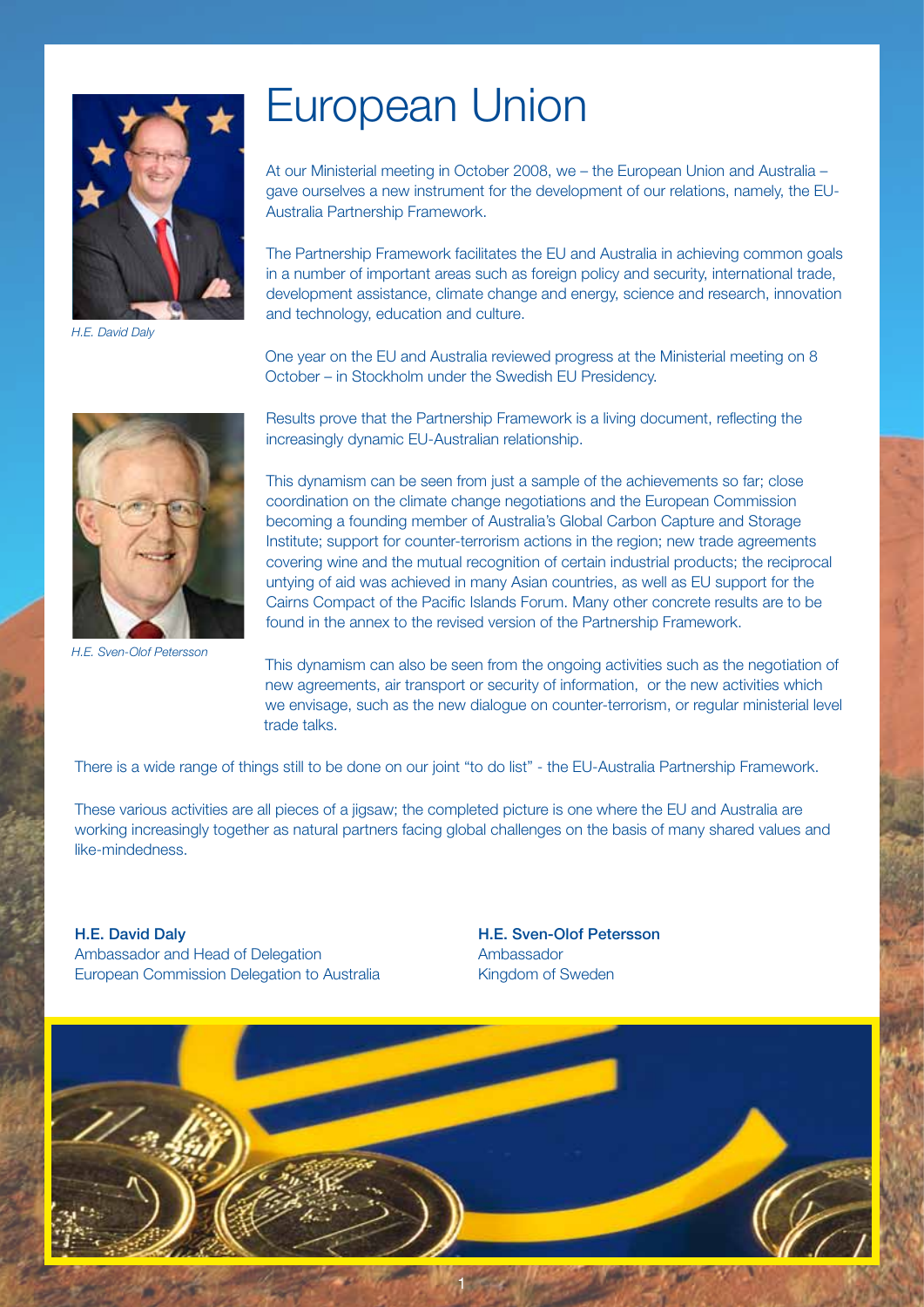

*Minister Stephen Smith*

## Australia

The European Union (EU) is an important partner for Australia. We share common approaches to many of the world's most pressing international challenges, from nonproliferation to climate change, and work together in responding to them.

The EU is very important to Australia's future prosperity. Together, the 27 members of the EU constitute Australia's largest trade and investment partner.

The Australia-EU Partnership Framework has revitalised Australia-EU ties over the past year. The Framework underpins and drives the invigorated bilateral relationship to which Prime Minister Rudd and European Commission President Barroso committed in April 2008.

On 8 October, hosted by the Swedish EU Presidency in Stockholm, I was very pleased to launch this revised and updated version of the Framework at Australia-EU Ministerial Consultations.

The Partnership Framework has proved to be a focus for practical engagement and cooperation.

It has delivered a number of substantive outcomes in its first year of operation. These are set out in an annex to this second, updated version of the Framework. The Partnership Framework is intended to be a living document which reflects the contemporary relationship between Australia and the EU. It is reviewed regularly to ensure that it charts a course for cooperation, responding to global challenges where Australia and the EU share many common interests and approaches.

The second version of the Partnership Framework provides a strong platform for continuing cooperation to address the impact of the global economic crisis, notably through the G20, as well as responses to the challenges of climate change, energy and food security; countering extremism, arms control and non-proliferation; and reform of multilateral institutions to make them stronger and better able to address the challenges of today. The second version of the Partnership Framework also provides for increased coordination of our development assistance programs in the Pacific and in Africa as well as cooperation in research and technology, innovation, science and education.

Stephen Smith Minister for Foreign Affairs



2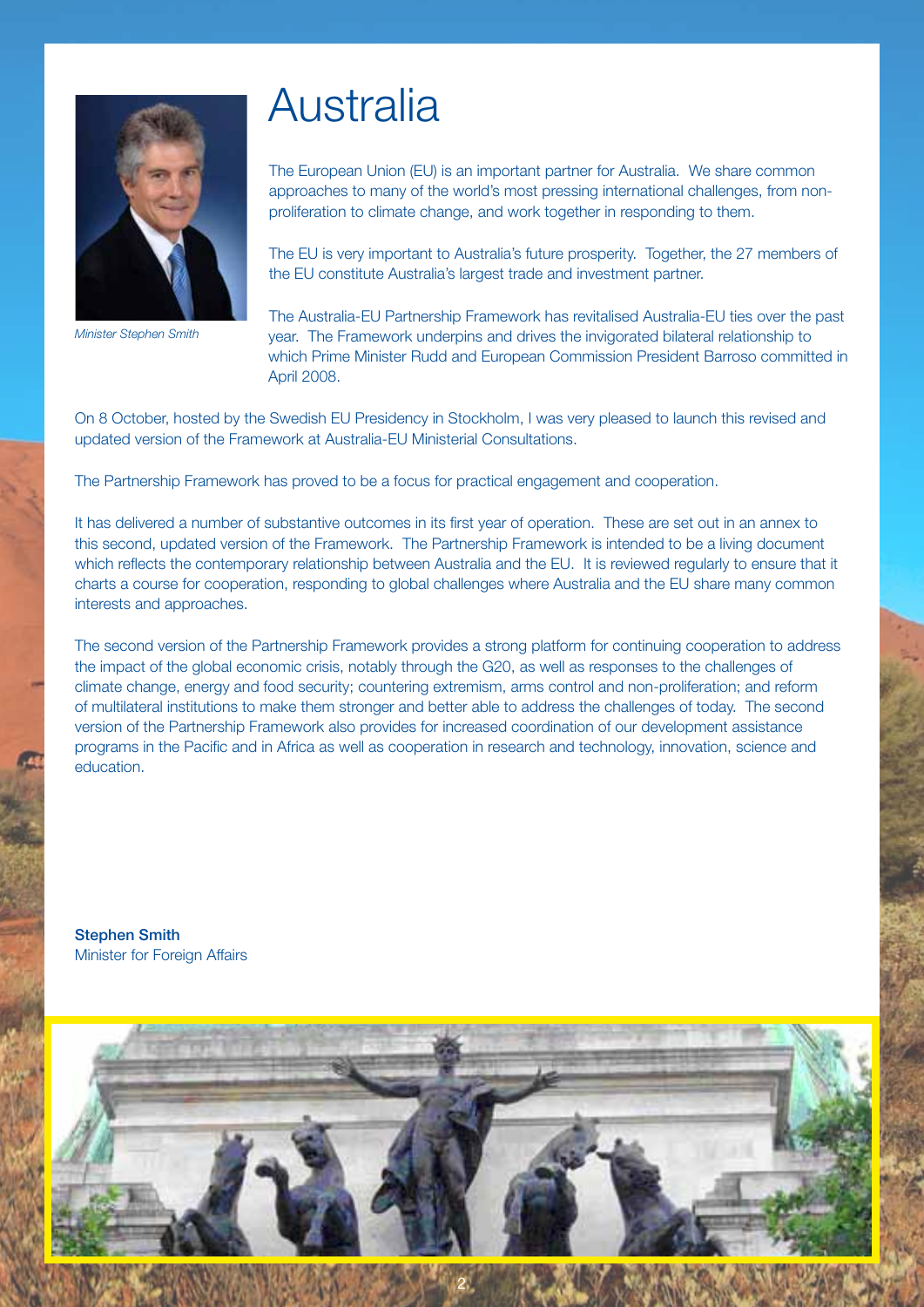## **Chapeau**

The European Union and Australia

- (1) recognising their shared values and close historical, political, economic and cultural ties;
- (2) having regard in particular to their shared commitment to the respect for and promotion of human rights, fundamental freedoms, democracy and the rule of law which underpins their internal and external policies;
- (3) acknowledging the challenges of globalisation and recognising the need for heightened effective international cooperation in addressing them in an increasingly interdependent world;
- (4) committing to the purposes and principles of the Charter of the United Nations (UN) and to strengthening the role of the UN;
- (5) supporting international peace and security and the peaceful resolution of conflicts and promoting stability, through counter-terrorism, the non-proliferation of nuclear, chemical and biological weapons and their means of delivery, and controls on the international transfer of conventional weapons, including the illicit trafficking and excessive and destabilising accumulation of small arms and light weapons (SALW) and their ammunition;
- (6) reaffirming their commitment to the development of a healthy and prosperous world economy, to open market principles, the improvement of market access in accordance with the aims and principles of the World Trade Organisation (WTO) and the strengthening of the multilateral trading system;
- (7) reaffirming their commitment to promoting openness of trade in agricultural, food and fisheries products in support of efforts to increase international food security;
- (8) recognising the importance of two-way trade and investment flows between Australia and the EU and the value of the multilateral trading system;
- (9) reaffirming their commitment to support developing countries in their pursuit of sustainable development and to encourage democracy, good governance and the rule of law by improving development assistance, broadening market access and encouraging the efficient use of foreign assistance and the sustainable use of national resources;
- (10) noting the growing strategic importance of the Asia and Pacific regions and recognising the mutual interest of both Australia and the European Union in greater engagement with these regions and contributing to strengthening institutions there;
- (11) underlining the importance of prompt and effective action to tackle climate change by working together to implement the United Nations Framework Convention on Climate Change and its Kyoto Protocol, and to forge a comprehensive post 2012 global climate change outcome;
- (12) recognising the impact climate change may have on international security in the longer term and the additional stress it may pose in already fragile or conflict prone areas;
- (13) recognising international efforts, in the context of increasing global competition for non-renewable energy resources, towards enhancing energy security, improving the competitiveness and transparency of global energy markets as well as a shared interest between the EU and Australia in ensuring stable, competitive and sustainable supplies of energy and also recognising the relationship of energy production and consumption to the environment;
- (14) recognising that international cooperation in science, technology, innovation and education is fundamental to promoting economic prosperity and welfare in globalising, knowledge-based economies, and a shared interest in exploring the potential for cooperation on research programs in Australia and the EU on issues of a global dimension;
- (15) determined to foster mutual knowledge and understanding between their peoples and of their cultures;
- (16) determined to improve the quality of human resources in both the EU and Australia, by facilitating the acquisition of skills required to meet the challenges of the global knowledge-based economy;
- (17) noting the progress made in developing their long-lasting and mutually beneficial relationship through the adoption of the Joint Declaration on Relations between the European Union and Australia of 26 June 1997 and implementation of the 2003 Agenda for Cooperation;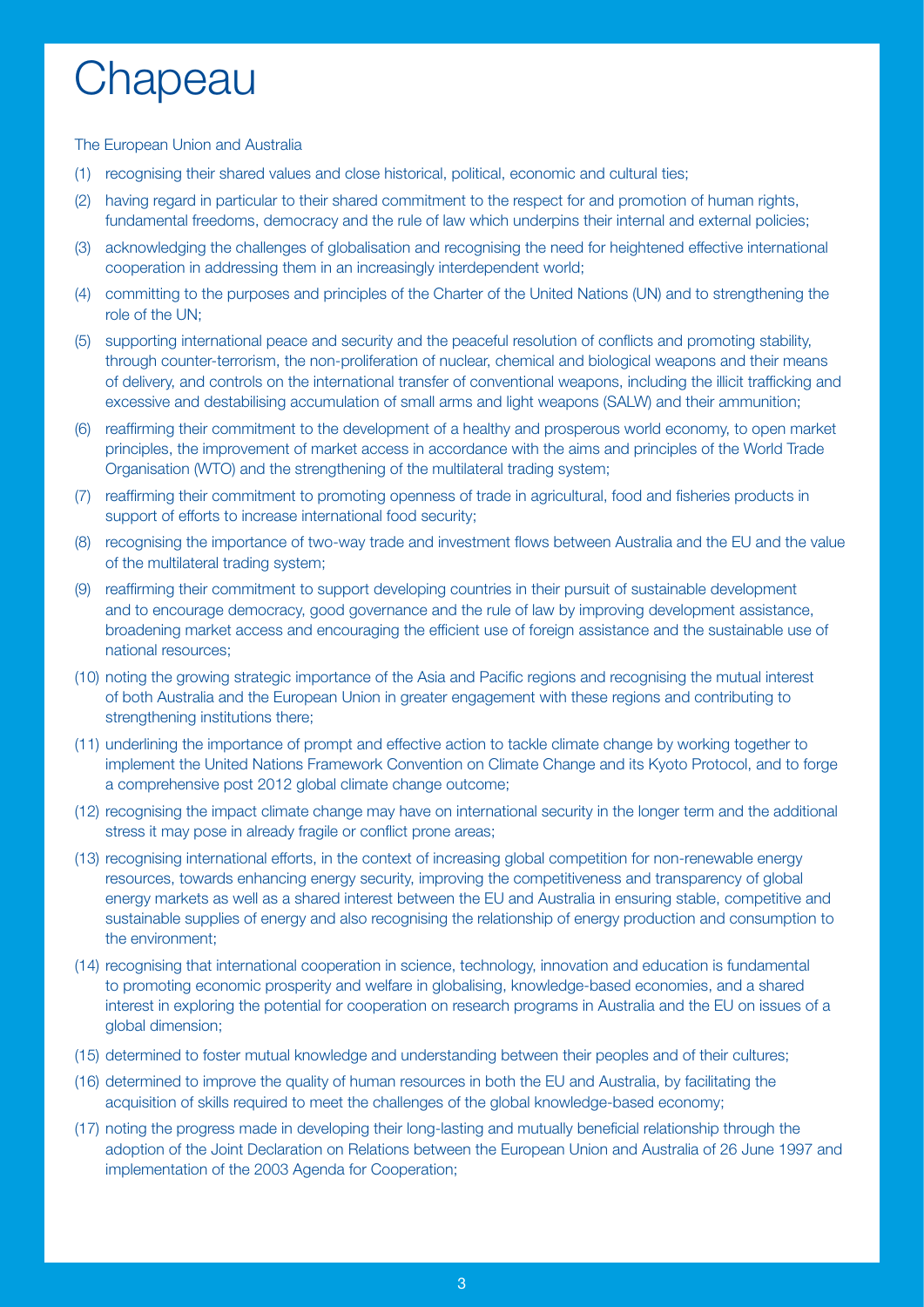- (18) have decided to broaden and deepen the overall framework of the European Union-Australia Partnership through a new Framework supporting the following common goals:
	- strengthening bilateral and multilateral dialogue and cooperation in support of shared foreign policy and global security interests;
	- promoting and supporting the multilateral rules-based trading system, and consolidating and expanding the bilateral trade and investment relationship;
	- enhancing regional and bilateral cooperation and coordination in relation to the Asia and Pacific regions;
	- seeking opportunities to cooperate on climate change, environment, energy security, fisheries and forestry;
	- strengthening cooperation in science, research, technology and innovation, education and culture and to facilitate the movement of people.

### Review mechanism

At the request of either party, this EU-Australia Partnership Framework may be reviewed or modified by mutual consent. Any modification should be done in writing.

The implementation of the Action Plan of the Australia-EU Partnership Framework will be reviewed on a regular basis and reported to the EU-Australia Ministerial TROIKA consultations.

### Framework for dialogue and consultations

The European Union and Australia welcome annual bilateral Ministerial Troika consultations. The European Union and Australia also confirm the value of the annual Senior Officials meetings, alternating flexibly between Brussels and Canberra, and of holding regular Ministerial-level consultations, alternating between Brussels and Australia. Opportunities will be sought for further dialogue through high-level visits and in the margins of international meetings. The European Union and Australia also note the regular exchanges between the European Parliament and the Australian Parliament.

Other dialogues and exchanges between Australia and the European Union include:

- **Experts Troika meetings on Asia (COASI Troika)**
- **Informal Security Talks**
- Agricultural Trade and Marketing Experts Group (ATMEG)
- EU Australia Animal Welfare Cooperation Forum
- Trade Policy Dialogue
- Joint Science and Technology Cooperation Committee
- Senior Officials' Dialogue on Migration, Asylum and Diversity Issues
- High Level Dialogue on the Environment
- **Dialogue on Education Training Policy**
- Dialogue on the Pacific with EU Heads of Delegation



*Sweden's Foreign Minister Carl Bildt (left); European Commissioner for External Relations Benita Ferrero-Waldner; and Australian Foreign Minister Stephen Smith at the Australia-EU ministerial consultations in Stockholm.*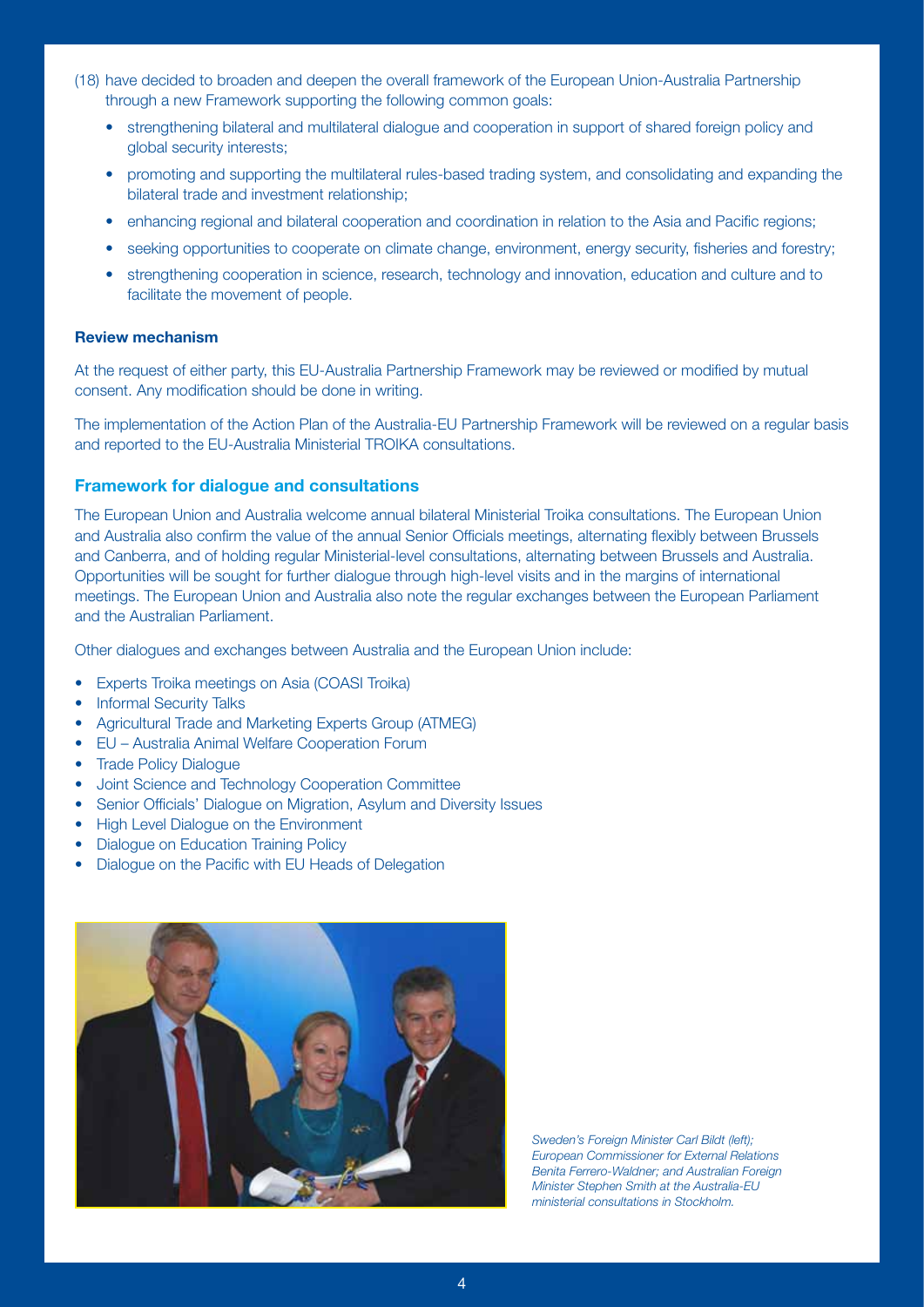### OBJECTIVE I: Strengthen bilateral and multilateral dialogue and cooperation in support of shared foreign policy and security interests.

### **Rationale**

Australia and the EU share a common interest in promoting world-wide respect for human rights, fundamental freedoms, democracy and the rule of law. Both parties are fully committed to the effective multilateralism and the central role of the United Nations (UN). Both seek to improve the protection of populations against genocide, war crimes, ethnic cleansing and crimes against humanity. Australia and the EU strongly support the effective functioning of the International Criminal Court and the universality of the Rome Statute. Both have as high foreign and security policy priorities the promotion of international peace and stability, including through cooperation in conflict prevention, contributions to post-conflict stabilisation, and by promoting greater international cooperation in counterterrorism and the non-proliferation of nuclear, chemical, biological and conventional weapons and their means of delivery, including the illicit trafficking and excessive and destabilising accumulation of SALW and their ammunition.

### Long/medium-term objectives

- Improve international management of global challenges through the development of and cooperation in effective international and regional institutions.
- Exchange views on regional architecture for the Asia and Pacific regions in which all the key regional players can debate the region's strategic, security, economic and political challenges and opportunities.
- Develop a better mutual understanding of the radicalisation process and the threats posed by extremism.
- Work towards a substantive outcome of the current Non-Proliferation Treaty Review Process.
- Work cooperatively with **Aviation Security partners**, in both formal and informal fora, to influence international aviation security policies and security standards.
- Work cooperatively in the fields of the **Border Management Systems**, particularly in relation to the development of electronic traveller registration and more generally in relation to immigration management.

- Cooperate to reinforce the international role of the **United Nations** as a quarantor of international peace and security.
- Support each other's *initiatives in the UN* where appropriate or pursue joint initiatives in the UN. Explore opportunities for greater collaboration on UN General Assembly resolutions.
- Intensify coordination in UN forums to **strengthen the UN** and discuss priorities in order to identify issues for concrete, concerted action including to advance reforms of the UN system agreed upon at the World Summit 2005.
- Provide the International Criminal Court with effective cooperation and assistance to help reinforce the Court's credibility and its ability to pursue the judicial function for which it was created. Promote the universal ratification of the Rome Statute.
- Continue on-going information sharing on the relevant foreign policy and security issues, including all security and strategic impacts which may arise from climate change.
- Continue to exchange information, and seek further opportunities to raise awareness and **promote human** rights in third countries.
- Identify shared security interests between Australia and the EU including in the field of European Security and Defence Policy.
- Enhance ongoing cooperation in all relevant international fora on non-proliferation and disarmament, including on issues related to conventional weapons and the illicit trafficking and excessive and destabilising accumulation of small arms and light weapons (SALW) and their ammunition.
- Enhance dialogue and understanding within the international community of key issues relating to non-proliferation, including regional questions such as the Iranian and DPRK nuclear issues.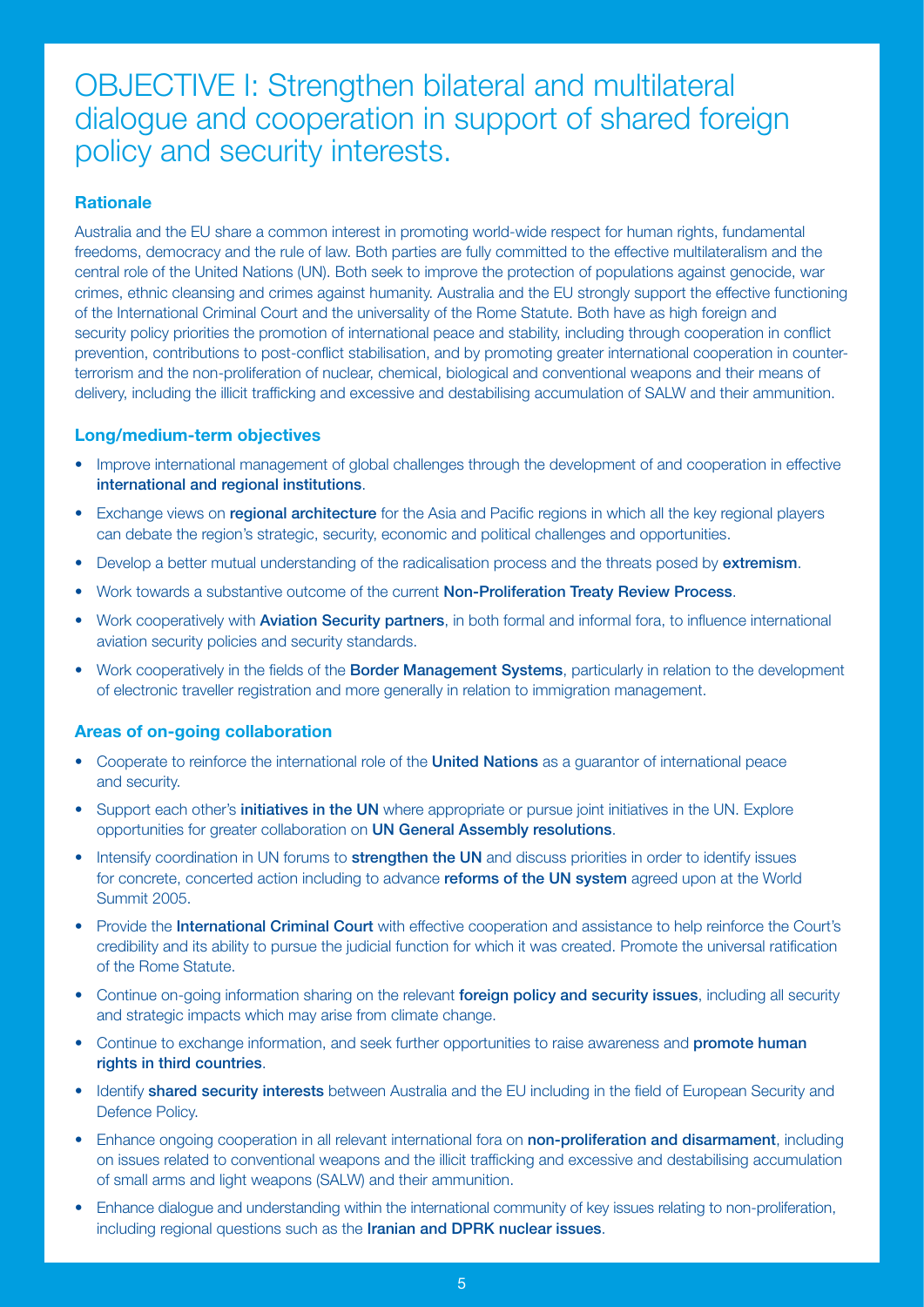- Australia, the EU and Member States to continue to support the International Security Assistance Force (ISAF) Comprehensive Strategic Political Military Plan to provide security for the people of Afghanistan.
- Continue cooperation, including through the UNSG's good offices mission, to contribute to a peaceful transition towards legitimate government in **Burma/Myanmar**, including support to reduce the isolation of the population and for UN-led initiatives regarding the pre-election process.
- Cooperate in the ASEAN Regional Forum (ARF) to strengthen regional preventive diplomacy capabilities and to encourage practical measures for enhancing regional security including in areas of counter-terrorism, nonproliferation and humanitarian assistance and disaster relief.
- Maintain high level bilateral consultation on the global terrorist threat, including in regard to chemical, biological, radiological and nuclear (CBRN) threats and discuss ways to improve the quality and exchange of data on persons and entities involved in the commission of terrorist acts and/or the financing of terrorism.
- Continue support for the Jakarta Centre for Law Enforcement Cooperation (JCLEC) and explore other opportunities for counter-terrorism cooperation in the Asia and Pacific regions.
- Strengthen dialogue and cooperation on measures to **enhance border security** and the security of global travel while facilitating the movement of genuine travellers, acknowledging obligations under the 1951 Refugees Convention, and to assist in the identification and/or prevention of the movement of terrorists, transnational criminals, people smugglers and people traffickers, including by means of:
	- data accessing arrangements, particularly concerning travel documents with embedded data chips;
	- electronic registration of overseas visitors to EU member countries who are not required to have a visa and other border screening processes and support systems;
	- developments in biometrics, including through the Inter-Governmental Consultations on Asylum, Refugee and Migration Policies Technology Working Group. Australia will also provide regular updates on the activities of the Four Country Conference Biometrics and Technology Sub-Group and explore potential opportunities for collaboration between the Sub-Group and the EU;
	- the protection of personal data in accordance with national legal authorities.
- Enhancing cooperation between Australia and the EU to combat terrorism and transnational crime through implementation of the Australia-EU Passenger Name Record (PNR) Data Agreement.
- Strengthen cooperation and enhance information exchange between Australian and EU transport security agencies on border security screening arrangements, including technical cooperation in the aviation security environment.
- Continue cooperation and enhance information exchange between Australian law enforcement agencies and the European Police Office (Europol) under the Agreement on Operational and Strategic Cooperation between Australia and Europol.
- Through the **administrative arrangement between emergency management bodies** of Australia and the European Union develop practical cooperation and information exchange on research, training, early warning systems and adaptation to climate change as well as on disaster response activities where appropriate.



*Australian Foreign Minister Stephen Smith and the High Representative for Common Foreign and Security Policy and Secretary-General of the Council of the European Union, Dr Javier Solana.*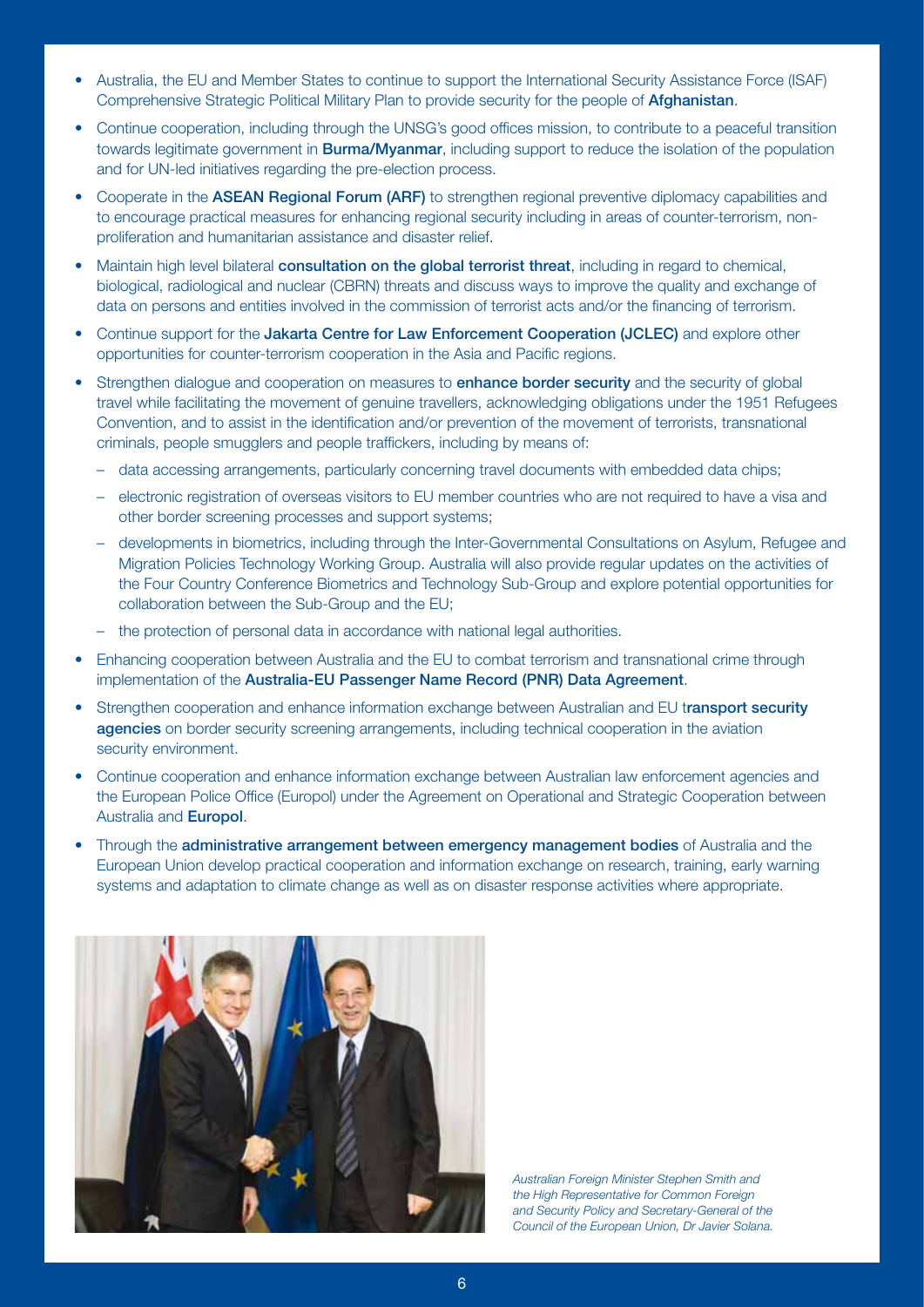ACTION 1: Support further expansion of counter-terrorist activities through capacity building projects at the Jakarta Centre for Law Enforcement Cooperation (JCLEC). *Desired Outcome:* Further cooperation between JCLEC and EU enforcement agencies

ACTION 2: Support implementation of the ASEAN Regional Forum (ARF) Vision Statement adopted at the ARF16 Ministerial in July 2009. *Desired Outcome:* Implementation of the action items of the statement, including development of a work plan for preventive diplomacy.

ACTION 3: Jointly encourage support among the wider United Nations community for implementation of the Responsibility to Protect (R2P) principle, as endorsed by the UN, including through the work of the UN Special Advisor. *Desired Outcome:* Advance implementation of the R2P principle to protect populations at risk from genocide, war crimes, ethnic cleansing and crimes against humanity.

ACTION 4: Explore opportunities to collaborate to promote and protect human rights, including in the Pacific and through the UN Office of the High Commissioner for Human Rights. *Desired Outcome:* Coordinated efforts to promote human rights internationally.

ACTION 5: Jointly support the UNSG's good offices mission in Burma/Myanmar. *Desired Outcome:* A more inclusive political process in the run-up to the 2010 elections in Burma/Myanmar.

ACTION 6: Establish and develop a dialogue and exchange information and research based analysis on extremist threats to integration and social cohesion and how to counter them. *Desired Outcome:* A better mutual understanding of the integration, diversity and radicalisation processes as well as the threats posed by extremism, for example through an expanded scope for the Senior Officials' Dialogue on Migration, Asylum and Diversity Issues.

ACTION 7: Develop technical cooperation between Australia and the EU in civil aviation security. *Desired Outcome:* Safeguard civil aviation against acts of unlawful interference.

ACTION 8: Support entry into force of the Comprehensive Test Ban Treaty (CTBT) including through common demarches to Annex 2 States that are still to sign and/or ratify the treaty. Jointly support the 2010 Non-Proliferation Treaty Review Conference. *Desired Outcome:* Increase the number of countries in the Asia Pacific that are parties to the CTBT. Try to achieve results in all areas of the NPT Review including non-proliferation, disarmament and peaceful uses of nuclear energy.

ACTION 9: Support full implementation of UNSCR 1540 and 1540 Committee efforts in South East Asia and the Pacific Islands states. *Desired Outcome:* Effective implementation of all the provisions of UNSCR 1540 in South East Asia and the Pacific Islands states.

ACTION 10: Explore possibilities for an agreement in the areas of customs cooperation, mutual administrative assistance and border protection matters. *Desired Outcome:* Reach consensus on whether to launch negotiation of such an agreement.

ACTION 11: Support continued development of an Arms Trade Treaty in the UN and other fora. *Desired Outcome:* A treaty with the widest possible international support and that establishes common standards for the international arms trade.

ACTION 12: Finalise negotiations of an agreement on the security of classified information. *Desired Outcome:* A treaty-level agreement signed, ensuring the secure handling and storage of classified material shared between Australia and the European Union.

ACTION 13: Undertake an ad hoc officials' Australia-EU Dialogue on Counter-Terrorism (COTER Troika) during 2009. *Desired Outcome:* Increased cooperation on counter-terrorism activities, including assessments of global and regional terrorist threats, exchange of information about developments in combating terrorism, prevention of recruitment/radicalisation, and cooperation in international forums, including as appropriate to combat terrorist financing.

ACTION 14: Hold consultations and exchange information on subjects related to the Conference on Disarmament, notably the Fissile Material Cut-off Treaty (FMCT). *Desired Outcome:* Better mutual understanding of our positions and of the challenges posed by these subjects (FMCT, space, disarmament, etc).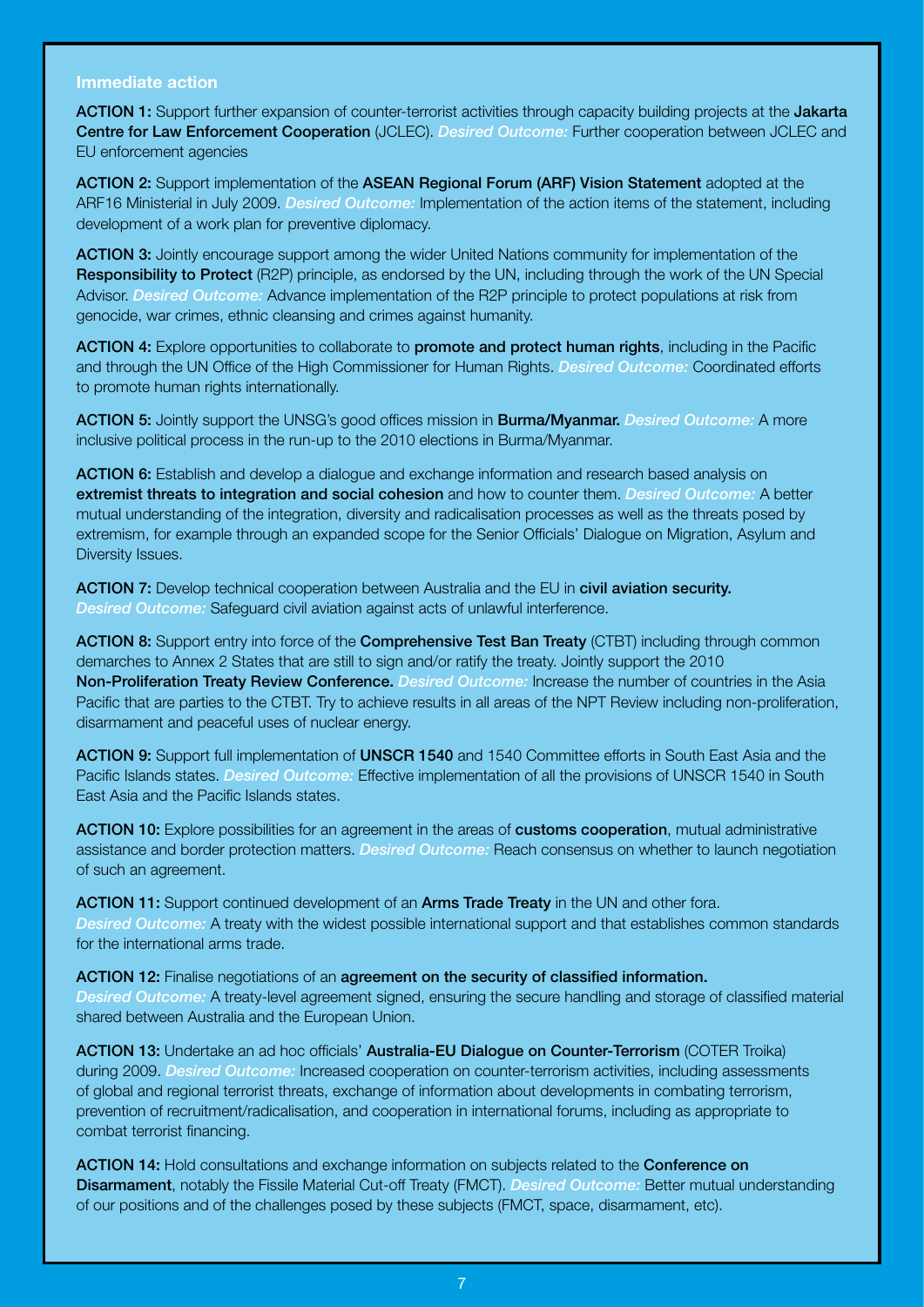OBJECTIVE II: To promote and support the multilateral rules-based trading system, and consolidate and expand the bilateral trade and investment relationship.

### Rationale

Trade and investments between the European Union and Australia are important elements of the Australia-EU relationship. We share the same basic values in terms of trade liberalisation and the positive effects it provides for the world trading system and for the world economy including developing countries. We consider that our trade interests are best pursued through a rules-based multilateral trading system – the World Trade Organization. We are also conscious that the multilateral trading system can be complemented on a bilateral basis by 'WTO plus' Free Trade Agreements.

- **Build on our shared interests** to continue and deepen our close cooperation on the multilateral trading system
	- work towards an ambitious, balanced and comprehensive outcome of the WTO Doha Round as soon as possible, including through regular advocacy with other key WTO Members;
	- regular dialogue on other trade policy issues of mutual interest/concern that may be treated within a multilateral framework.
- Create an optimum environment for trade and investment between Australia and the European Union including through the Trade Policy Dialogue and the Agricultural Trade and Marketing Experts' Group (ATMEG)
	- continue to exchange information on policy approaches to free trade agreements (FTAs) and on our respective FTA agendas.
- Explore mechanisms for enhancing the bilateral trade and investment relationship including the need for bilateral agreements, understandings and/or crisis management tools in all fields, including agriculture and sanitary and phytosanitary (SPS) matters.
- Ensure the best possible **business relations** via involvement of the business communities.

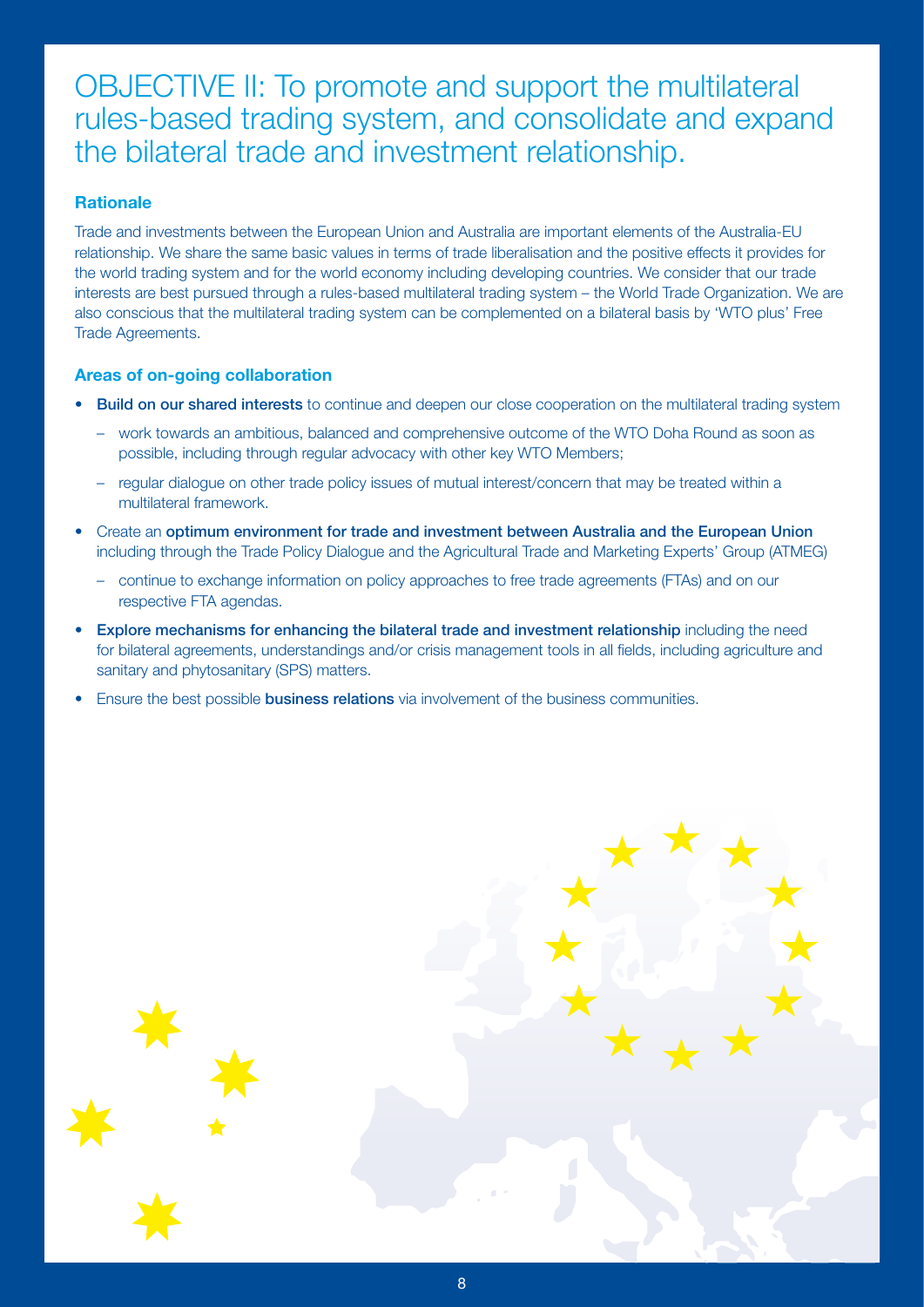ACTION 1: Coordinate responses to the Global Economic Crisis including through the G20 process. *Desired Outcome:* Cooperation on implementation of G20 Leaders' commitments.

ACTION 2: Continue discussions on the nature and scope of a possible agreement or arrangement on sanitary, phytosanitary (SPS) and food certification issues. *Desired Outcome:* A mechanism that simplifies the resolution of SPS and/or food safety issues between Australia and the EU.

ACTION 3: Finalise negotiations on a Comprehensive Air Transport Agreement between the EU and Australia in 2009, with a view to its entry into force as soon as possible. *Desired Outcome:* To strengthen EU-Australia aviation relations, including by enhancing market access and investment opportunities and to ensure wider regulatory cooperation in aviation safety and security. A comprehensive air transport agreement might provide a practical framework for cooperation on aviation environment issues, including with regard to aviation emissions.

ACTION 4: Following the participation of the Australian Minister for Trade and the European Commissioner for Trade in the Trade Policy Dialogue held in Brussels on 23 June 2009, pursue regular meetings between the Australian Minister for Trade and the European Commissioner for Trade, whenever possible in conjunction with the officials level Dialogue. *Desired Outcome:* High-level political commitment to developing the bilateral trade and investment relationship.

ACTION 5: Using existing dialogue mechanisms, increase the focus on regulatory issues with potential impact on trade and investment, with a view to **exchanging early information on new and proposed regulations.** *Desired Outcome:* Reduced risk of adverse impact of new regulations on bilateral trade and investment and of potential disputes, and increased capacity for dialogue on proposed new regulations.

ACTION 6: Broaden discussions on trade matters to include cooperation in shaping the international trade policy agenda, including on trade and climate change and responses to the global economic crisis, and intensify the focus on bilateral services and investment issues. *Desired Outcome:* A stronger and broader trade and investment Australia-EU partnership, notably in renewable energy and clean technology.

ACTION 7: Facilitation of enhanced government-business linkages between Australia and the EU through twoway visits and activities involving business. *Desired Outcome:* Stronger Australia-EU business-to-business and government-to-business linkages.

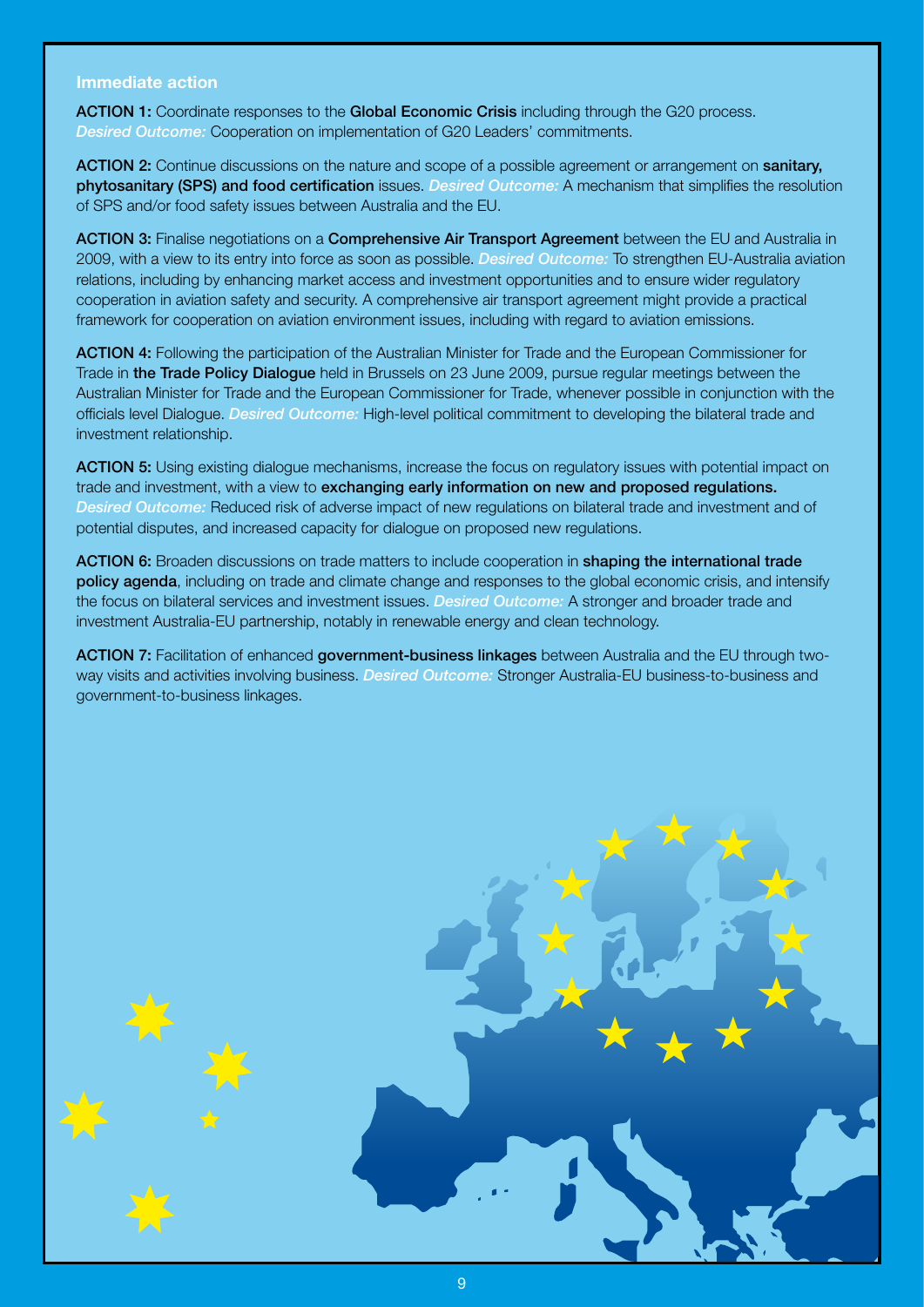### OBJECTIVE III: Enhance bilateral and regional cooperation and coordination between Australia and the EU in relation to the Asia and Pacific regions.

### **Rationale**

Australia and the EU agree to foster regional integration and support sustainable development in the Asia and Pacific regions through closer coordination and consultation. In so doing, Australia and the EU agree to work with partners to improve governance, meet the challenges of climate change and sustainable management of resources, increase investment in economic infrastructure, achieve better outcomes in health and education, support Public Sector Reform and Security Sector Reform, and advance development outcomes with a particular emphasis on meeting Millennium Development Goals. Both Australia and the EU seek to advance the objectives of the *Port Moresby Declaration* and the *EU Strategy for the Pacific* and the *EU South-East Asia Strategy* and the *Guidelines on the EU's Foreign and Security Policy in East Asia* through effective and close cooperation together and with regional partners. Both Australia and the EU will continue to promote inter-faith and inter-civilisation dialogue.

### Long/medium term objectives

- Promote regional security and stability, inter alia via support to good governance and nation-building in the region.
- Support sustainable development of the Asia and Pacific regions and reducing their vulnerability to natural disasters, fossil fuel dependence and climate change.
- Enhance aid effectiveness through development of common aid implementation modalities and division of labour as agreed in the Paris Declaration on Aid Effectiveness and the Accra Agenda for Action.
- Work cooperatively, with members of the Six Party Talks process, towards the denuclearisation of the Korean Peninsula.
- Coordinate with respect to approaches to the provision of humanitarian and development assistance to the **DPRK** (North Korea).
- Support China's emergence as a successful and responsible member of the international community.
- Exchange information on **human rights issues** in Asia and in the Pacific.
- Enhance measures to encourage responsible aid practices in the Asia Pacific in line with OECD DAC protocols, including among emerging donors.
- Welcome *improved cross-Strait relations* and urge the peaceful resolution of this issue through negotiation and cooperation.

- Strengthen regional institutional architecture including by:
	- supporting regional institutions by assisting them in establishing effective decision-making processes that are compatible with good governance;
	- carrying out dialogue on widening and deepening regional integration.
- Regular and comprehensive dialogue on developments in the Asia and Pacific regions, including through the COASI Dialogue and in multilateral fora such as the ASEAN Regional Forum PMC, the Pacific Island Forum post forum dialogue (PIF) and the South Asian Association for Regional Cooperation (SAARC).
- Enhance bilateral coordination in promoting good governance and development and combating corruption in the Asia and Pacific regions by:
	- coordinating approaches to advocate for, and support, the long term stabilisation and reconciliation process in Fiji;
	- further developing long-term Australia-EU collaboration in development and governance in East Timor/Timor Leste, including rural development, health and the World Bank-led public finance management capacity building project and through improving the competence and capacity of central and provincial administration and non-state actors;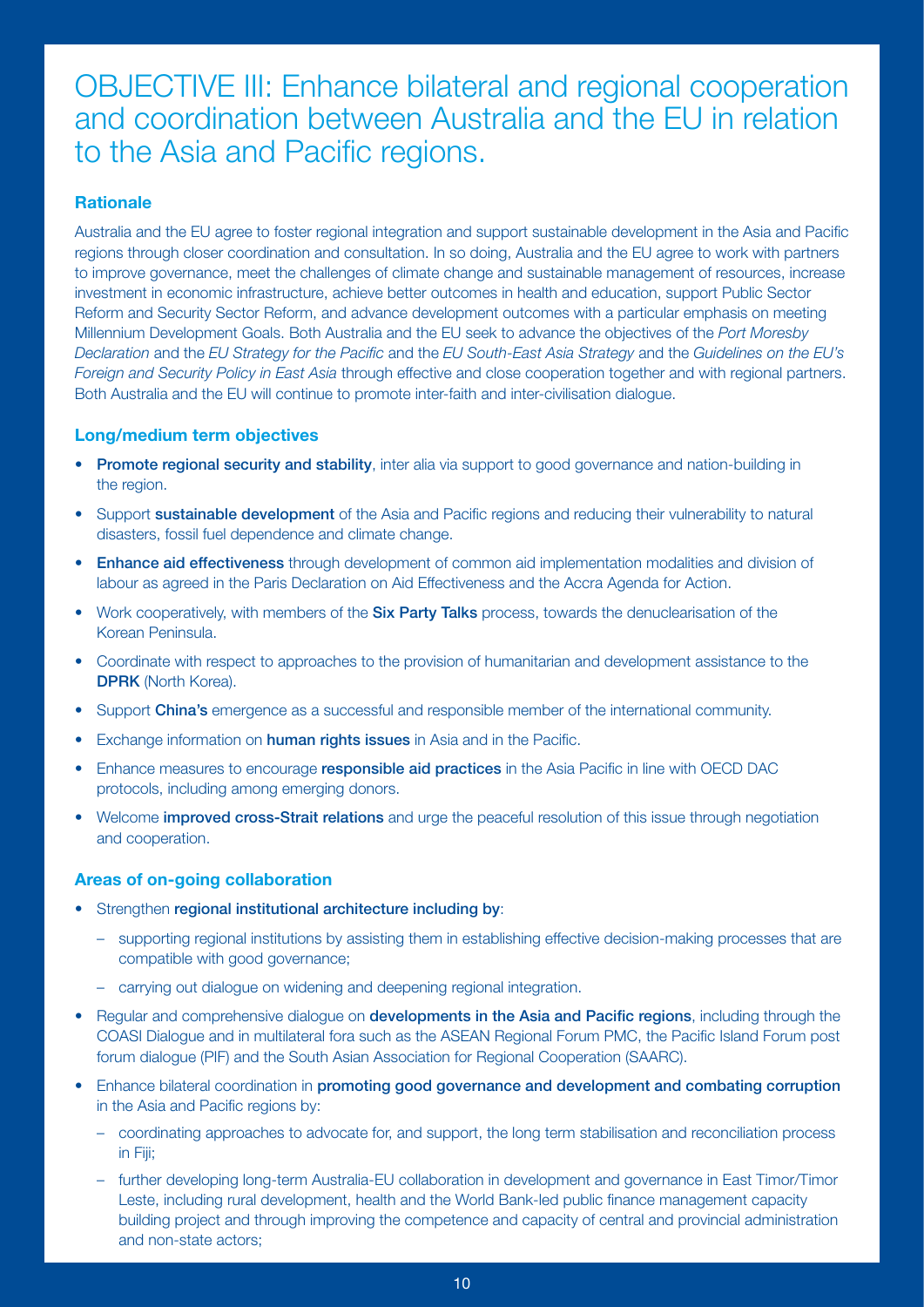- promoting harmonisation, including with multilaterals, in the rural development and provincial governance sectors in Solomon Islands including through harmonising efforts aimed at improving the competence and capacity of central and provincial administration and non-state actors;
- in Lao PDR, engaging, along with other donors, to support the Public Financial Management Strengthening Program and deepen cooperation in education, trade, investment reform activities and public financial management;
- supporting the implementation of Papua New Guinea's national development plans, including its medium and long-term development strategies.
- Cooperate to promote compatibility between cross border processes and transit systems in the South East Asian region, including on through the Asian Development Bank-led implementation of the Cross Border Transport Agreement and associated transit system in the Greater Mekong Subregion and the ASEAN-led implementation of a South East Asian transit system.
- Support for a harmonised approach to **education:** 
	- in Lao PDR by developing the Education Sector Development Framework as part of the multi-donor Technical Advisory team;
	- in Indonesia through continuing and building the current productive collaboration.
- Explore opportunities for further collaboration on **trade-related assistance**, including in:
	- Vietnam, through the Beyond WTO program;
	- Lao PDR, by working closely, in conjunction with the World Bank, to progress implementation of activities under the Trade Development Facility.
- Contribute to improving the humanitarian situation for the people of **Burma/ Myanmar**, by working together in areas such as health and basic education and preparations for the multi-donor livelihoods fund.
- Support for a comprehensive **disaster risk reduction** strategy and joint implementation plan for the Pacific Region.
- Promote sustainable management and use of forestry and fisheries resources, including in:
	- Papua New Guinea, in the spirit of the PNG Commitment on Aid Effectiveness and supporting/utilising the Papua New Guinea Development Partners forum on climate change, by ensuring EU-Australia coordination and support for national efforts in sustainable forest management;
	- Solomon Islands, by enhancing coordination on activities in the forestry sector, including by providing assistance to land reform and EU–Australia coordination and support for national efforts in sustainable forest management;
	- Indonesia, by continuing EU-Australia coordination and support for national efforts in sustainable forest management and development of certification;
	- ensuring EU-Australia cooperation and support to strengthen the East Asia and Pacific Forest Law Enforcement and Governance process;
	- ensuring EU-Australia collaboration on measures to limit fishing capacity in the western and central Pacific Ocean to levels that provide for the long-term sustainable use of tuna resources, thereby resulting in opportunities for economic development and greater food security for Pacific Island Countries.
- Collaboration on energy programs that assist in the development of sustainable and resilient energy sectors, particularly energy efficiency, energy sector governance and renewable energy sources; support the participation of oil, gas and mining producer countries in the Extractive Industries Transparency Initiative.
- Work closely with the donor community, including through the Pacific Private Sector Development Donor Group (European Investment Bank, the Asian Development Bank, the World Bank/IFC and New Zealand), to coordinate private sector development and trade liberalisation and facilitation in the Pacific, particularly the development of a shared and strategic approach to the provision of regional facilities.
- Examine options for further cooperation on regional interfaith dialogue activities.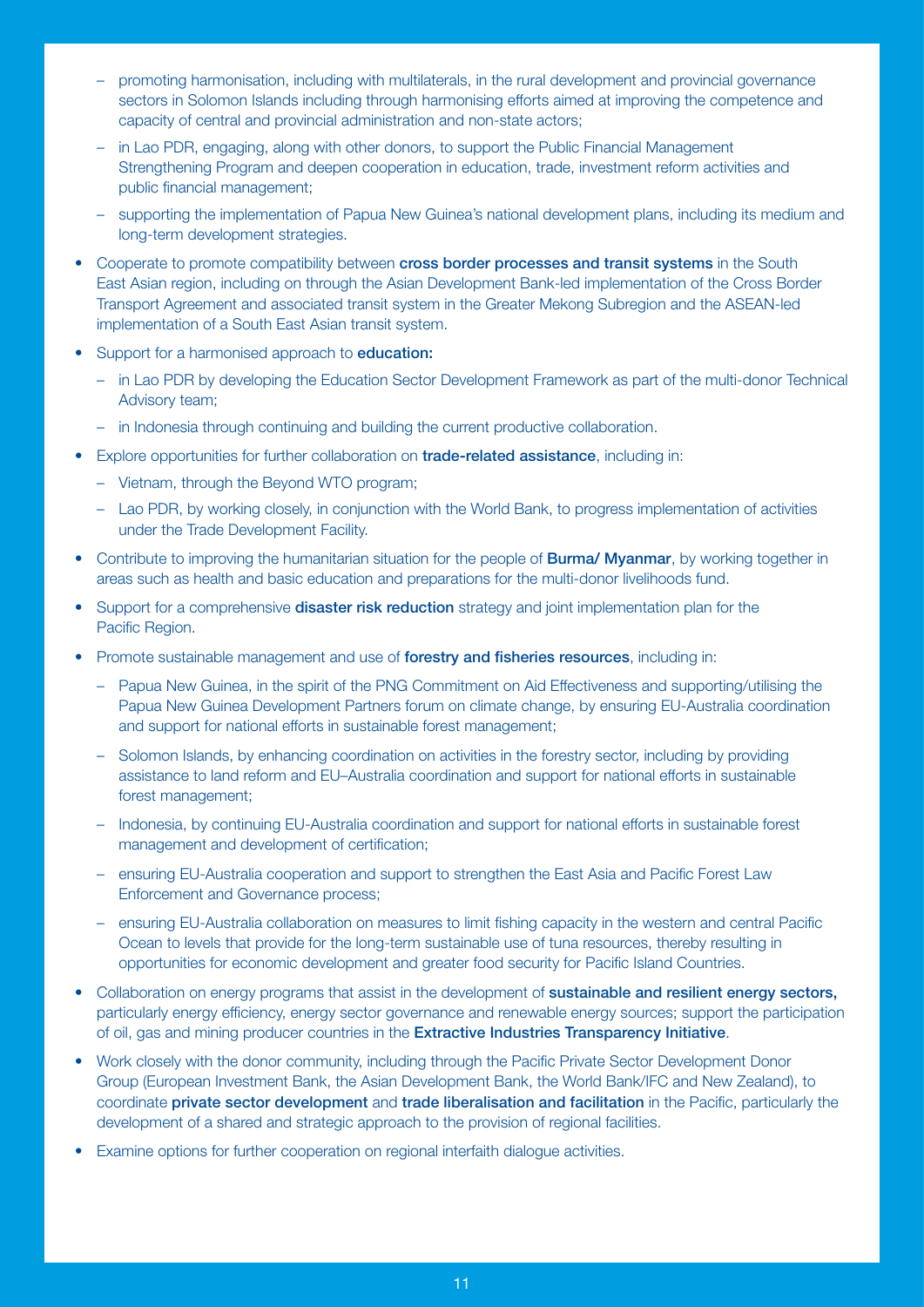ACTION 1: Engage in a concerted manner with all relevant stakeholders to encourage and support respect for human rights, and an early return to democracy and the rule of law in Fiji. Provide support for the organisation and holding of democratic elections. Following elections, explore opportunities for coordinated or joint support for Fiji including reform, capacity building and future budget support measures. Further enhance the dialogue regarding Fiji, with particular attention to political, economic and social challenges. Support the leading role of the Pacific Islands Forum in its actions aimed at restoring democracy and the rule of law in Fiji, taking into account Fiji's status as an ACP country and the EU's particular relationship with Fiji under the revised Cotonou Agreement. *Desired Outcome:* An early return to democracy and the rule of law in Fiji.

ACTION 2: Australia and the EU commit to implement the Cairns Compact on Strengthening Development Coordination in the Pacific and make aid to the region more effective by reducing aid fragmentation and the administrative burden of aid while increasing the use of country partner systems, pooled funding arrangements and delegated aid. This may include joint action on regional infrastructure through the Pacific Region Infrastructure Facility (PRIF). *Desired Outcome:* Participation in the key development partners group supporting implementation of the Cairns Compact on Strengthening Development Coordination in the Pacific; and involvement in other initiatives, including the EC joining the Australia-New Zealand-Asian Development Bank-World Bank partnership in PRIF.

ACTION 3: Develop a joint roadmap in 2010 for expanding financing through Partnerships to the Pacific including through training in **public financial management**, and closer practical collaboration, including common diagnostic approaches and harmonised public financial management capacity development. *Desired Outcome:* Improved coordination of Australian and EU assistance in the Pacific, as well as increased use of partner government systems at national, sub-national and sector levels in accordance with commitments to indicators 2 (Reliable country systems) and 5 (Alignment/using country systems) of the 2005 Paris Declaration on Aid Effectiveness.

ACTION 4: In 2010, finalise administrative arrangements to facilitate delegated cooperation in aid delivery whereby Australia could implement some aid projects on behalf of the EU and the EU could implement some aid projects on behalf of Australia. *Desired Outcome:* More efficient and effective aid delivery in geographic areas where either party has a comparative advantage in resources or expertise.

ACTION 5: Support a regional implementation program developed in 2009 for the control of small arms and light weapons in South East Asia and the Pacific Islands states, including in relation to stockpile security and responsible arms transfers. *Desired Outcome:* Maximise outcomes from assistance programs and export licensing measures relating to small arms and light weapons.

ACTION 6: Explore opportunities for collaboration between the Australian Centre for International Agricultural Research (ACIAR) and the EU's Africa, Caribbean and Pacific Agricultural Commodities Program, including through the Pacific Agribusiness Research and Development Initiative (PARDI), an ACIAR-funded research and capacity building program to promote high-value agriculture, fisheries and forestry production, which commences in December 2009. *Desired Outcome:* Identify opportunities for and overcome constraints on the private sector-led development of agricultural production in Pacific Island states.

ACTION 7: Building on the successful first Youth Interfaith Forum held in Perth on 4-6 December 2007 explore possibilities for follow-up action. *Desired Outcome:* Promote trust and understanding between different religious groups; overcome preconceived notions about the ability of religious minorities to express their beliefs in western societies; develop personal exchanges and multi-faith events.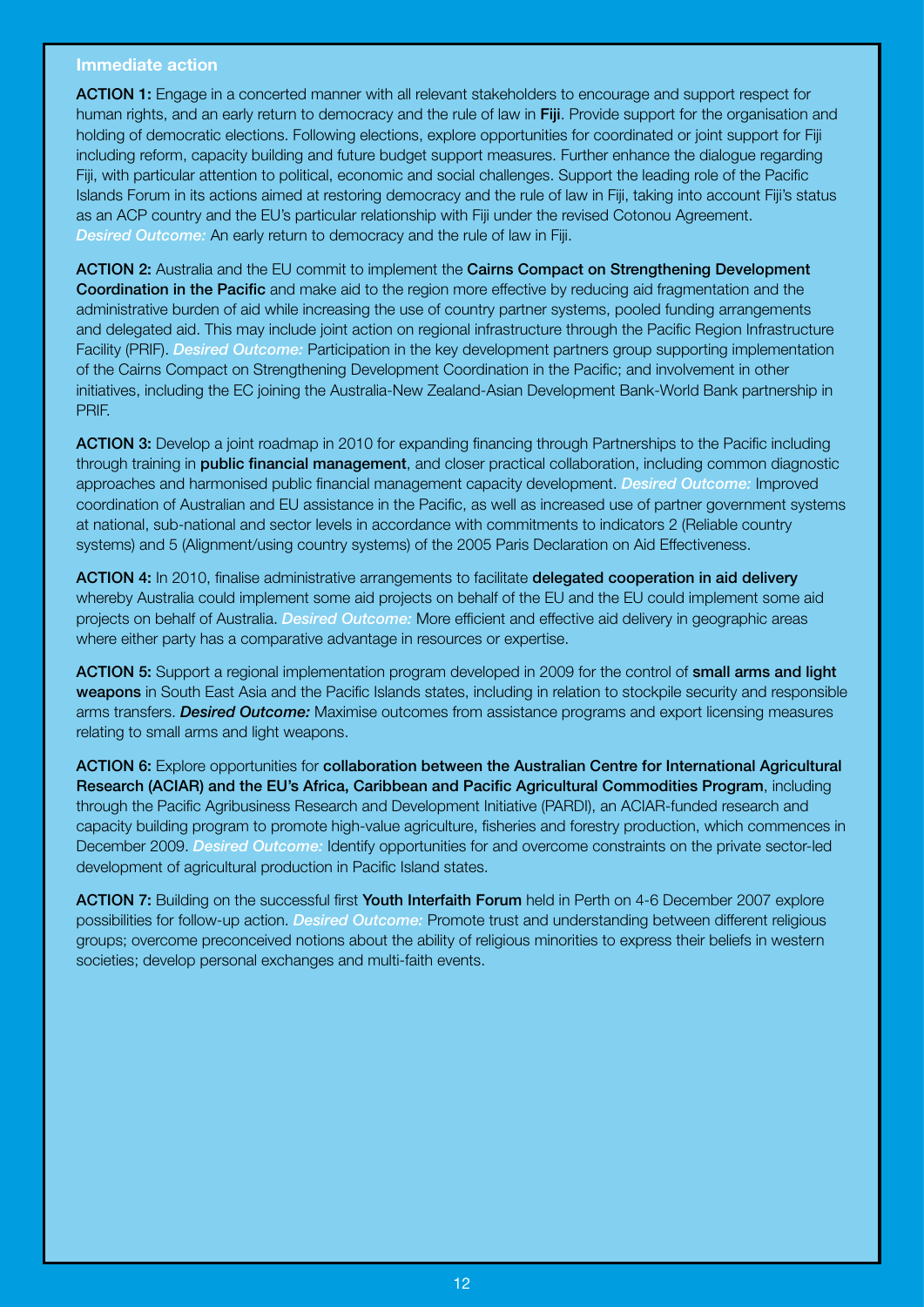### OBJECTIVE IV: Seek opportunities to cooperate on climate change, environment, energy security, fisheries and forestry.

### **Rationale**

One of the greatest challenges we face is climate change and the threat it poses to the environment. The EU and Australia are committed to developing ambitious measures, both domestically and through international engagement in particular via the United Nations Framework Convention on Climate Change (UNFCCC), that promote the mitigation of and adaptation to the global challenges of climate change. We recognise that energy efficiency and the increased uptake of technological advances such as renewable energy sources and low emission technologies are part of the solution to the growth in global energy demand and to mitigating the effects of climate change. Building on the outcome of recent discussions, Australia and the EU recognise the importance of multilateral dialogue on energy security and climate change including in the G8 and major economies meeting processes. We have as common objectives the protection and preservation of the environment and the sustainability of the world's fisheries and forest resources.

### Long/medium term objectives

- Consolidate and strengthen bilateral and international cooperation in key environmental areas including climate change, biodiversity, biosafety and sustainable management of natural resources.
- Develop joint projects on environment, climate change and energy through the European Commission's 7th Framework Program.
- Develop cooperation on policies and mechanisms to address energy and energy security issues including energy efficiency, development and uptake of clean, diverse and sustainable energy technologies and improving the function of global energy markets.
- Develop a structured dialogue on integrated maritime policy questions, including those related to surveillance, data collection and maritime security and safety.

- Regular high level dialogue on the environment.
- Cooperation in multilateral climate change, environment, energy security, maritime, forestry and fisheries fora.
- Build on our cooperation on **climate change** policies and measures including on the development of safe and sustainable low emissions technologies and carbon capture and storage.
- Promote the establishment, better coordination and funding of **adaptation, planning for and responses to** climate change for most vulnerable countries, including in the Pacific region.
- Information exchanges on:
	- environmental, social, economic, security and strategic impacts resulting from climate change, including energy issues and countermeasures;
	- energy efficiency improvements including development of goals, actions and indicators;
	- reform and liberalisation of energy markets;
	- nuclear security and safety;
	- enhanced cooperation on emissions trading schemes in sectors including energy, industrial processes, and transport, including aviation, and also opportunities for international linkages.
- Continue informal discussions on forests and climate and explore possibilities for donor coordination and consultation on programs, building on existing programs in Indonesia, Papua New Guinea and other Pacific Island Countries and coordination on the implementation of relevant sections of the Bali Roadmap.
- Promotion of global energy trade and investment and improving the function of global energy markets.
- Continued dialogue on innovation, research and technology development and the uptake of cleaner, sustainable and new sources of energy.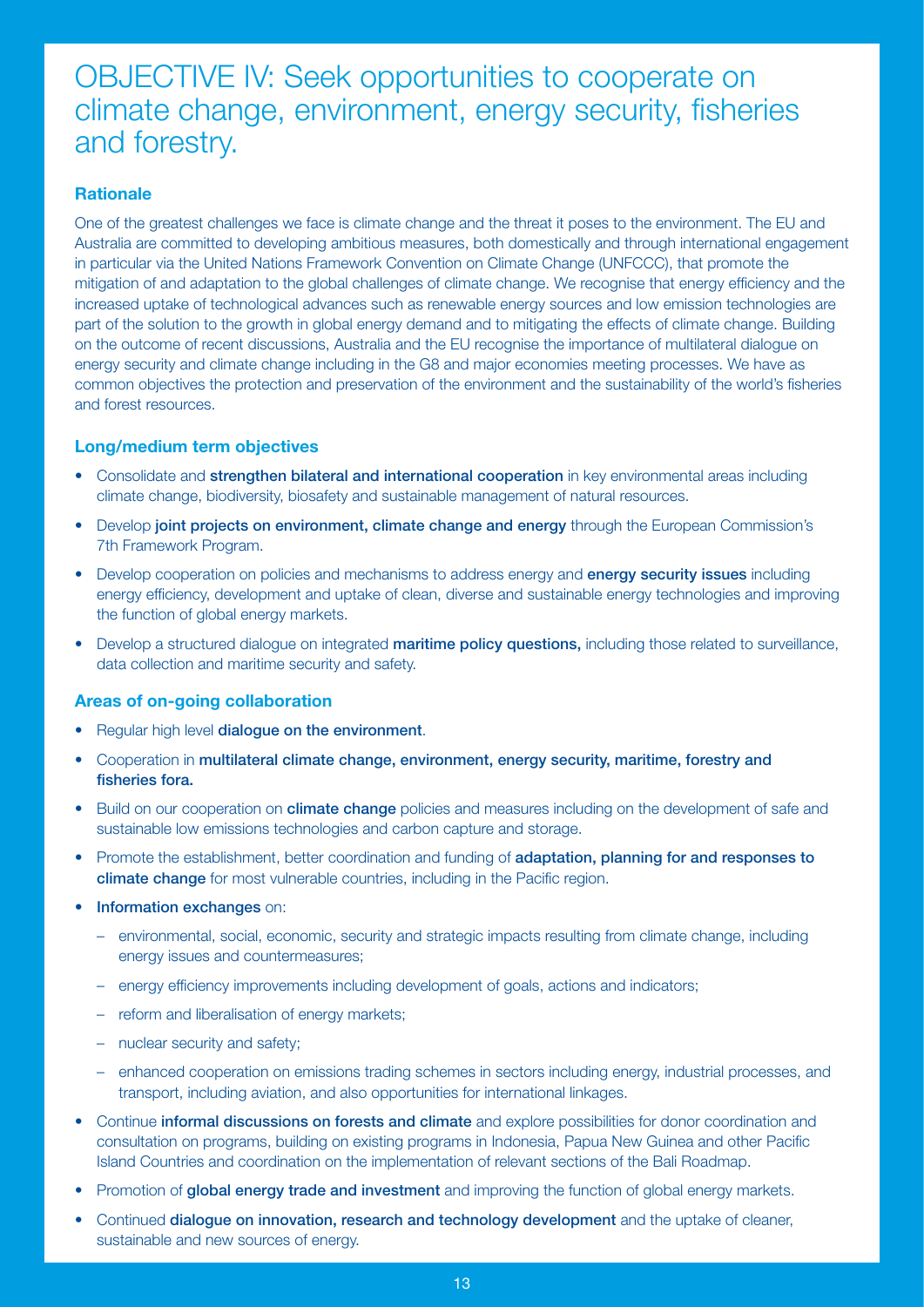ACTION 1: Promote practical cooperation on environmental, climate change and energy issues including through dialogue and cooperation and consultation in multilateral fora. *Desired Outcome:* Areas of cooperative activity may include but are not limited to:

- biodiversity conservation;
- United Nations General Assembly work on **marine biodiversity** beyond national jurisdiction including efforts to establish marine protected areas on the high seas;
- biosafety;
- endangered species;
- cooperation on whale conservation and the future of the IWC, including working towards an end to lethal 'scientific' whaling and strengthening cooperation on non-lethal whales research;
- sustainable forest management and cooperation to **combat deforestation** and illegal logging; and
- international environmental governance.

Enhance cooperation on the development of a comprehensive, global post-2012 climate change agreement in line with the objective to limit global temperature increase to not more than 2 degrees and provide incentives for developing countries to increase action.

Continue cooperation on development and implementation of domestic policies and measures to tackle climate change, including market based instruments, in particular emissions trading schemes, including through the ICAP forum.

Identify practical cooperation in:

- Energy efficiency and safe and sustainable low emission technologies; improving the operation of energy markets and promoting energy trade and investment;
- Renewable energy sources, including the sustainable production of biofuels; development, demonstration and deployment of safe and sustainable low emission technologies in Australia, the EU and third countries, including e.g. carbon capture, storage and use and other clean coal technologies; and
- • Nuclear security and safety.

ACTION 2: Support positions of the Major Economies Forum (MEF) of July 2009 on energy and climate. *Desired Outcome:* Respond vigorously to the challenge of climate change by undertaking transparent nationally appropriate mitigation actions; assist the poorest and most vulnerable to adapt; and mobilise additional resources to support developing countries.

ACTION 3: Meet the objectives of the Bali Action Plan, notably through engaging in the comprehensive process to enable the full, effective and sustainable implementation of the Convention through long-term cooperation, now, up to and beyond 2012, by addressing, inter alia, a shared vision for long-term cooperative action, including a long-term global goal for emission reductions. *Desired Outcome:* Intensification of cooperation in the negotiation process under the UNFCCC and Kyoto Protocol with a view to agreeing on a comprehensive agreement at COP 15 in Copenhagen that ultimately limits global temperature increase to not more than 2 degrees.

ACTION 4: Explore opportunities for consultation and cooperation on *adaptation to climate change*, particularly in the Asia and Pacific regions. *Desired Outcome:* Enhanced consultation and co-ordination on activities promoting adaptation to climate change.

ACTION 5: Enhance cooperation on issues relating to environmental impacts of transport through existing mechanisms including the International Civil Aviation Organization (ICAO) and the International Maritime Organization (IMO). While recognising and supporting the role played by the ICAO and IMO, Australia and the EU would welcome the Ad-hoc Working Group on Long-term Cooperative Action under the UNFCCC exploring the scope for addressing international emissions from the aviation and maritime sectors. *Desired Outcome:* Contribute to effective global action to reduce the environmental impact of international transport.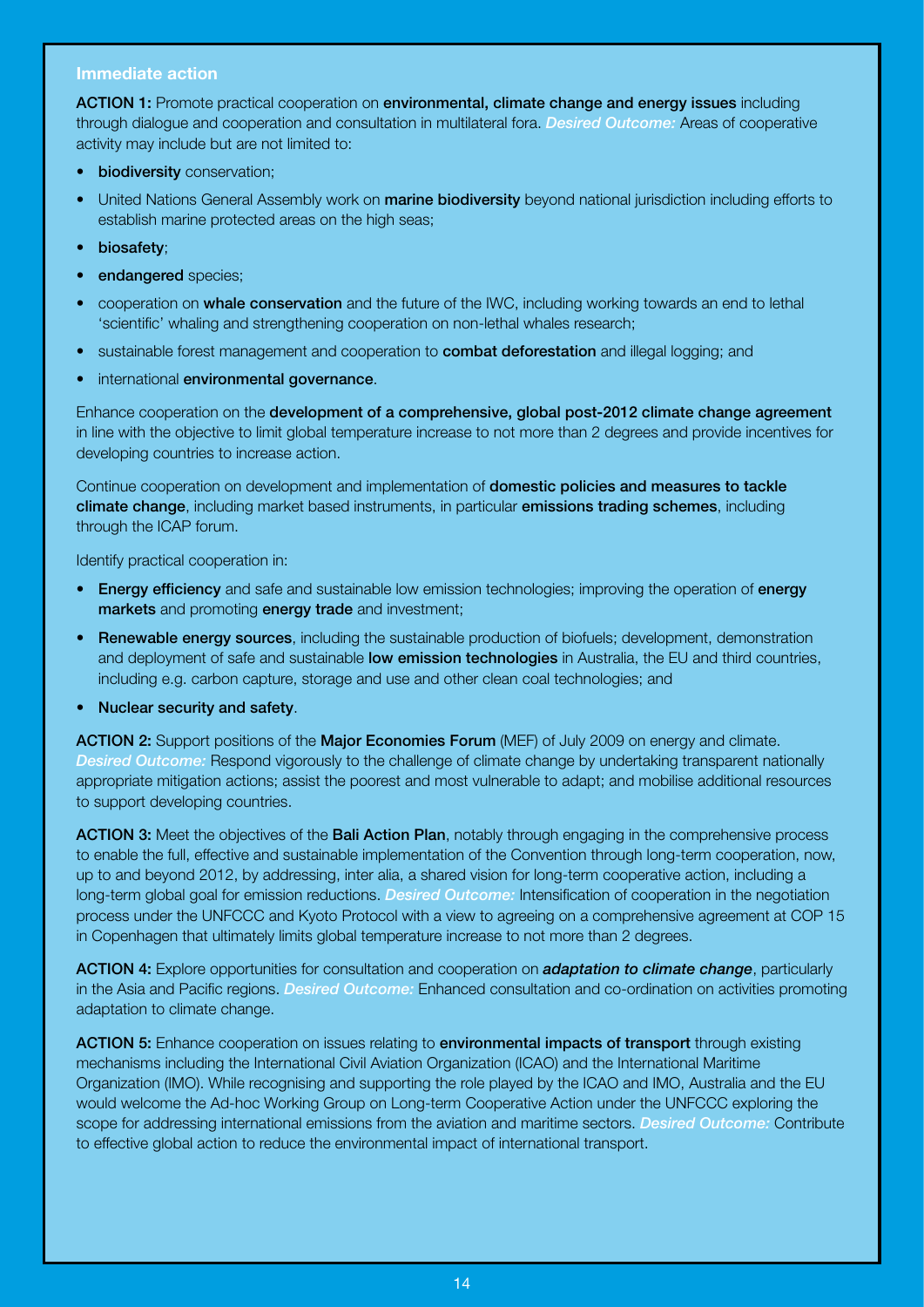ACTION 6: Broaden the scope of the next High Level Dialogue on the Environment, to be held in early 2010, to include a dedicated session on water issues, focusing on water resource management and allocation, water efficiency, and drought management. *Desired Outcome:* Enhanced exchange of information between Australia and the European Commission on water management issues.

ACTION 7: Promote nuclear security and safety by developing together a framework for cooperation on nuclear security and safety outreach. *Desired Outcome:* Development of joint projects to promote the security of nuclear materials in Asia and the Pacific.

ACTION 8: Develop a framework for the extension and expansion of the Australia-Euratom Nuclear Transfers Agreement, which expires in January 2012, as appropriate and within the scope of the Euratom Community. *Desired Outcome:* Ratification of a new nuclear cooperation agreement by January 2012.

ACTION 9: Continue biennial exchange of information and experience on fisheries policy and oceans management issues including efforts to deter illegal, unreported and unregulated (IUU) fishing and ecosystembased approaches to the management of oceanic fisheries. *Desired Outcome:* Promote an integrated approach to oceans management in international fora; cooperate with a view to improving fisheries policy and sustainable fisheries management.

ACTION 10: Cooperate to promote reform of the Indian Ocean Tuna Commission (IOTC), based on the findings of the IOTC Performance Review finalised in April 2009. *Desired Outcome:* Enhanced conservation and management of shared and high seas tuna and tuna-like resources in the Indian Ocean through effective management by the IOTC.

ACTION 11: Cooperate in negotiations to finalise in 2009 a Convention text for a treaty to establish a South Pacific regional fisheries management organisation (RFMO). *Desired Outcome:* An RFMO that uses world's best practice and an ecosystem-based approach to fisheries management, as well as applying the precautionary approach and strong monitoring, control and surveillance (MCS) measures.

ACTION 12: Cooperate to promote implementation of measures arising from the fisheries monitoring, control and surveillance (MCS) strategy for the Pacific to be finalised by the Forum Fisheries Agency (FFA) in 2010. *Desired Outcome:* Effective Australia-EU cooperation to facilitate implementation of the FFA's MCS arrangements in Pacific Island countries, to combat illegal, unreported and unregulated (IUU) fishing.

ACTION 13: Jointly develop a proposal for a catch documentation scheme for the western and central Pacific Ocean to deter illegal, unreported and unregulated (IUU) fishing for key tuna species. *Desired Outcome:* Prevent the trading of products from tuna caught in the western and central Pacific Ocean that do not comply with conservation and management measures by Pacific Island Countries and the Western and Central Pacific Fisheries Commission.

ACTION 14: Jointly develop a program in 2010 to support the measures taken by South East Asian developing nations to implement the actions agreed under the Regional Plan of Action (RPOA) to Promote Responsible Fisheries and Combat Illegal, Unreported and Unregulated Fishing (IUU) in the area. *Desired Outcome:* Sustainable fisheries management and more effective governance in countries endorsing the RPOA (particularly Brunei, Cambodia, East Timor, Indonesia, PNG, Thailand, the Philippines, and Vietnam), promoting more sustainable management of fisheries resources and food security in the region.



*Trade Minister Simon Crean and EU Trade Commissioner Catherine Ashton at the initialling of the reviewed Mutual Recognition Agreement (MRA) in Brussels on 23 June 2009*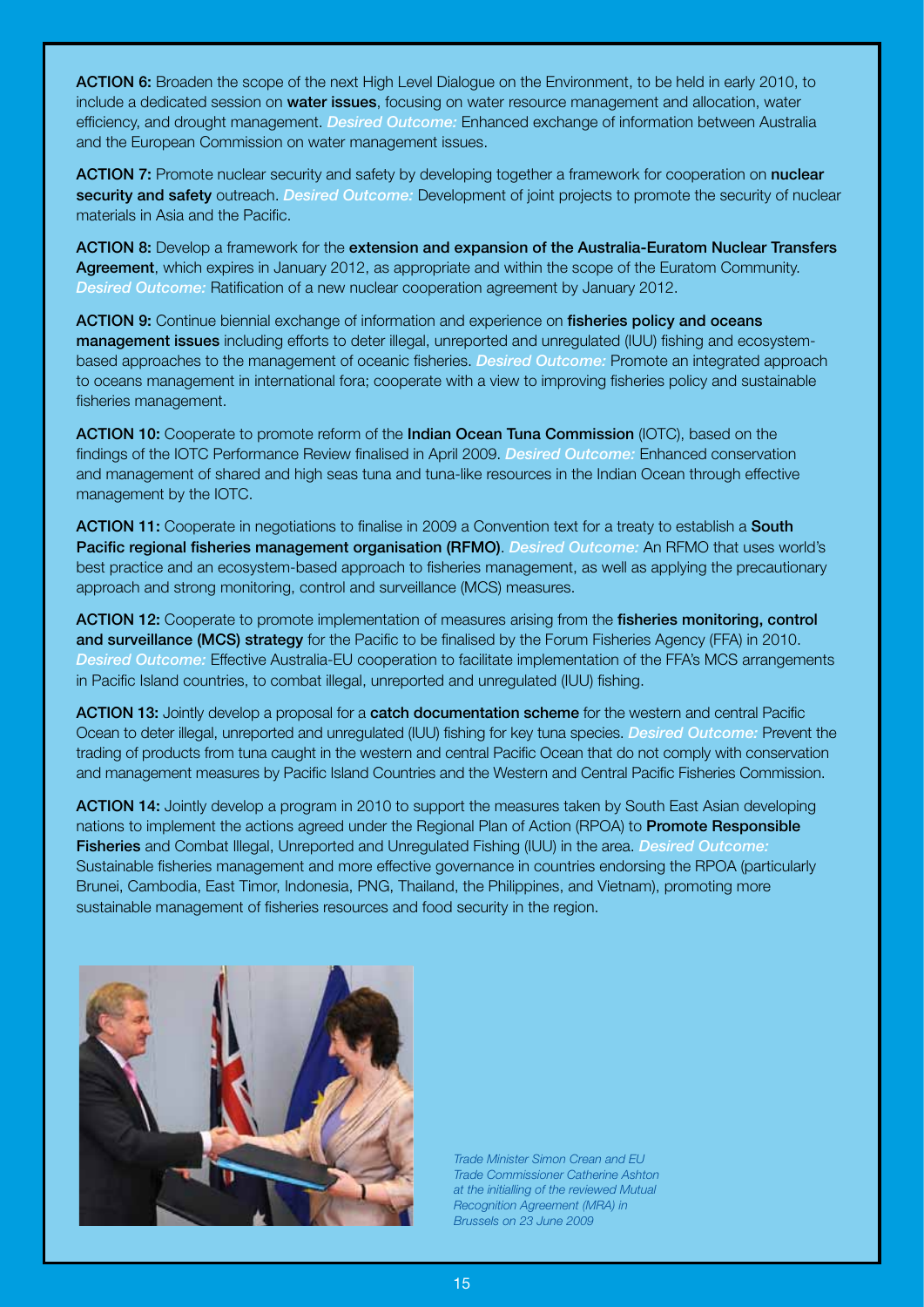### OBJECTIVE V: To strengthen cooperation between the EU and Australia in science, research, technology and innovation, education and culture and to facilitate the movement of people.

### **Rationale**

Australia and the EU are committed to build on their Science and Technology Agreement, developing an innovation, science and research partnership to create new opportunities for collaboration. The Lisbon Strategy has emphasised the importance of the knowledge triangle (education, research and innovation) in achieving competitiveness and improvements in social and environmental factors. The EU and Australia have collaborated for many years on education through joint mobility projects and initiatives such as the Europe Centres. That commitment to collaboration was renewed in a Joint Declaration on Cooperation in Education and Training signed in 2007. We wish now to build on our past successes and broaden the scope of engagement to include policy dialogue in education and increased mobility for our students and scholars. The EU and Australia will also seek to identify opportunities for further cultural cooperation and exchanges. Furthermore, both parties intend to facilitate the freedom of movement of genuine travellers.

### Long/medium term objectives

- Promote and facilitate greater exchange of students and scholars and inter-institutional linkages through mobility projects and scholarships, joint conferences/seminars and researcher and staff exchange.
- Extend and enhance the role of the Europe Centres and promote regular collaboration activities between the Europe Centres both within Australia and in the region.

- Increase the visibility and understanding of innovation, science and research partnerships through expanding the role of the Forum for European Australian Science & Technology cooperation (FEAST) which highlights, promotes and facilitates collaborative research between the Australian and EU research communities.
- Mutual commitment to FEAST, through activities that include thematic collaboration roadmaps, liaison, best practice strategies and tactics, an impact monitoring system and continuation of established activities.
- Promote collaboration opportunities through the Commonwealth Scientific and Industrial Research Organisation's (CSIRO) National Research Flagships arising from opening-up the Flagship Collaboration Fund to overseas researchers, and through the international elements of the Australian Research Council's National Competitive Grants Program.
- Encourage mutual exchanges between Australian and EU research organisations through support for Australian participation in European Cooperation in the field of Scientific and Technical Research (COST) and the Marie Curie programs especially the International Research Staff Exchange Scheme (IRSES).
- Continue Australian involvement in international "big science" projects, e.g. the EC funded Preparatory Study for the Square Kilometre Array (SKA), the next generation radio-telescope; membership of the European Molecular Biology Laboratory; and participation in European space science activities.
- Building on the outcomes of the 10th JSTCC meeting held on 29-30 September 2008, intensify support for an innovation, science and research partnership between Australia and the EU, including new opportunities for strategic research partnerships under the European Commission's Framework Programmes for R&D.
- Agree on priorities and objectives for a sixth and seventh round of mobility projects. Explore long-term options for more flexible and less-resource intensive student mobility, academic cooperation and credit transfer arrangements.
- Regular promotion of existing projects and programmes for Australian students to study in Europe such as Erasmus Mundus and for students and researchers from Europe to study in Australia such as the Endeavour Europe Awards, and continued support for websites which disseminate information on opportunities for students to study in Europe.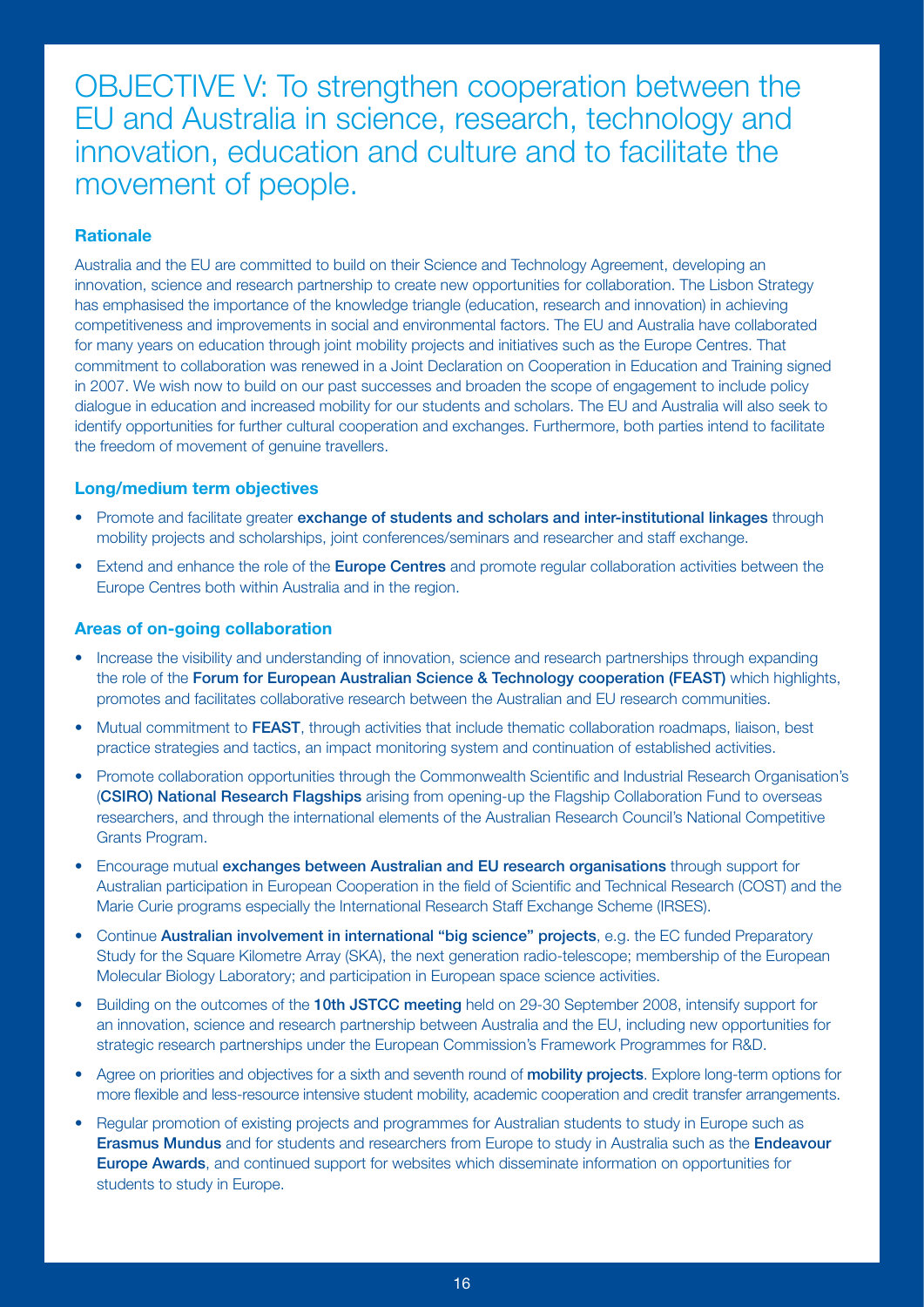- Encourage greater institutional linkages and partnerships with a view to strengthening the educational element of the knowledge triangle (research-innovation-education).
- Continue information exchanges on education and training, including the Bologna and Copenhagen processes in respect of higher education and vocational education and training.
- Ensure that the **visa policies** of the EU and Australia complement and facilitate the overall objectives of their new partnership where these result in their citizens travelling to and from both parties.
- Maintain a dialogue on questions of visa reciprocity.
- Australia to provide statistical reports on the new Australian short-term visa system, eVisitors, including the number of eVisitors applications, grants, refusals and the grant rate broken down by citizenship. The report will also include the percentage of grants which were automatically granted without being referred for manual finalisation.

ACTION 1: Develop a new instrument of collaboration between Australia and the EU through twinned research projects in the areas of food, agriculture and biotechnologies. *Desired Outcome:* Agreement on twinning arrangements by March 2010 which could be applied as a model for cooperation in other thematic areas, such as environment and energy, including the sustainable production of biomass and biofuels and the development of energy conservation techniques through innovative environmental technologies.

ACTION 2: Develop workshops in the areas of nanotechnology pharmaceutical innovation, healthy longevity and other themes of mutual interest. *Desired Outcome:* Relevant workshops held resulting in close cooperation towards reaching common objectives.

ACTION 3: Hold the second education and training policy dialogue on qualifications frameworks in 2010. *Desired Outcome:* Reinforced bilateral and multilateral cooperation at both the administrative and policy level. Enhanced understanding of education and training policies and developments in qualification frameworks in both the EU and Australia.

ACTION 4: Develop the policy dialogue on issues arising from cultural, religious and linguistic diversity. *Desired Outcome:* Close cooperation towards reaching common objectives, notably in relevant international fora.

ACTION 5: Jointly develop a Tuning Australia pilot project to define the learning outcomes representative of higher education degrees in specific disciplines across different degree levels. *Desired Outcome:* Determine if this approach will lead to better definitions of higher education learning outcomes in Australia and improved linkages between higher education systems in the EU and Australia.

ACTION 6: Increase cooperation between the EU and Australia in international migration and asylum fora, as well as in bilateral relations with third countries of high strategic interest for both partners including on issues such as people smuggling and irregular migration. *Desired Outcome:* Through opportunities such as the Senior Officials' Dialogue on Migration, Asylum and Diversity Issues, focus bilateral technical cooperation on issues related to facilitated mobility, enhanced security, new technologies and information sharing.



*Australian Prime Minister, Kevin Rudd, and European Commission President José Manuel Barroso.*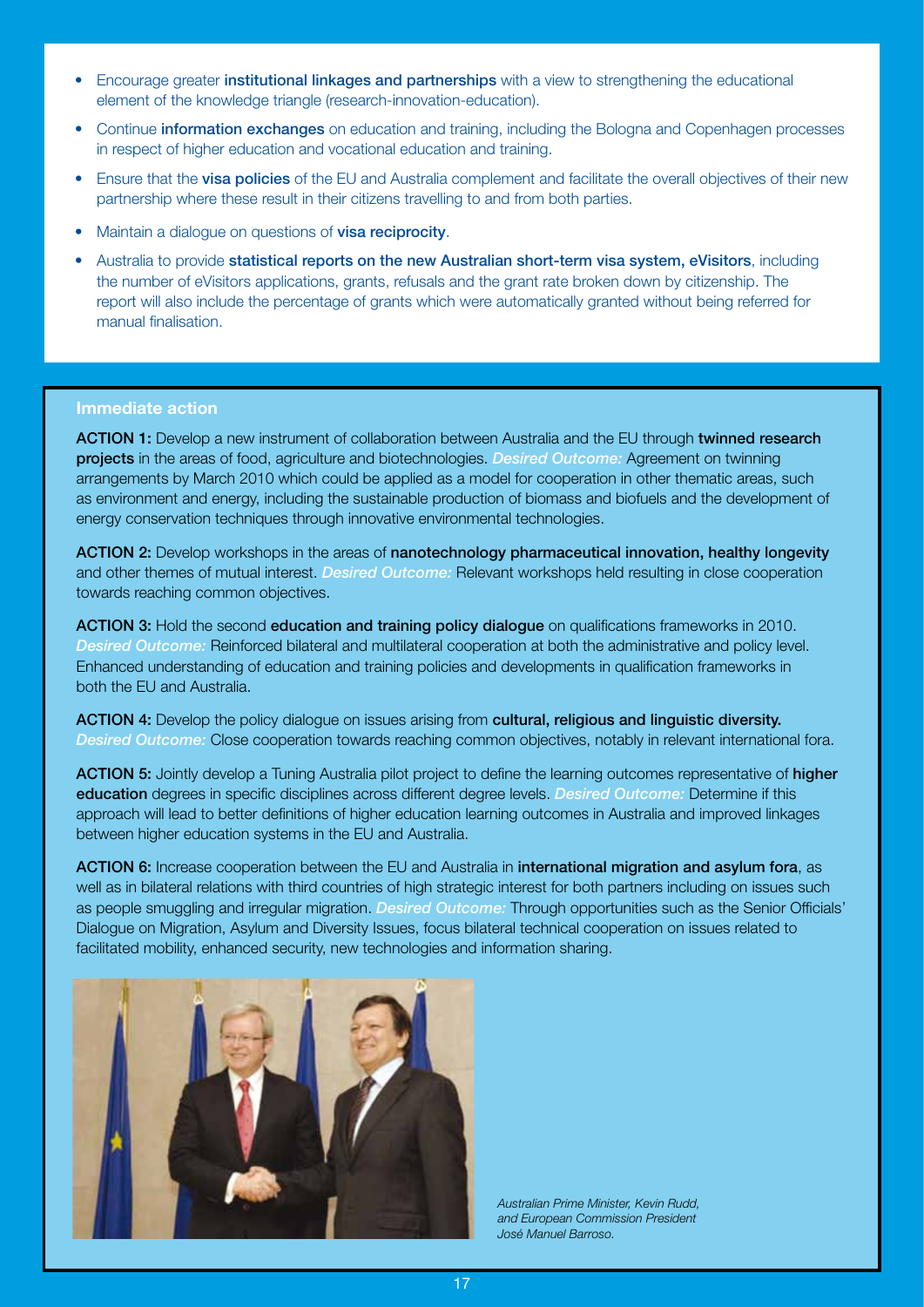## Annex

### Activities completed or cooperation/coordination established in 2008 and 2009.

### Objective 1

- Jointly supported expansion of counter-terrorist activities through capacity building projects at the Jakarta Centre for Law Enforcement Cooperation.
- Together promoted the International Criminal Court in the South East Asia/Pacific region.
- Commenced negotiations on a **Security of Information Agreement** in 2009.

### Objective 2

- Established a dialogue on sanitary and phytosanitary issues.
- Established a dialogue on animal welfare issues.
- Revised the MRA on Conformity Assessment, Certificates & Markings.
- Signed the **Wine Agreement** in December 2008.

### Objective 3

- Three-year trial of *untying of EC development assistance programs* in 18 countries in Asia.
- **Lao PDR Trade Development Facility** established in 2008 with funding from Australia the EU and the World Bank.

### Objective 4

The EC became a founding member of the Global Carbon Capture and Storage Institute in May 2009, furthering the Desired Outcome of Action 3.

### Objective 5

- Developed an innovation, science and research partnership through the Science and Technology Cooperation Roadmap agreed in 2009.
- Enhanced Australian-EU science and research collaboration in the Asia-Pacific through the EC's FP7 PACE-Net initiative.
- Held the first policy dialogue on **education and training policy in** 2009.
- Developed a **brochure** on EU-Australia relations on education and training.
- Smooth implementation of the eVisitor system.
- Established policy dialogue on issues arising from cultural, religious and linguistic diversity.